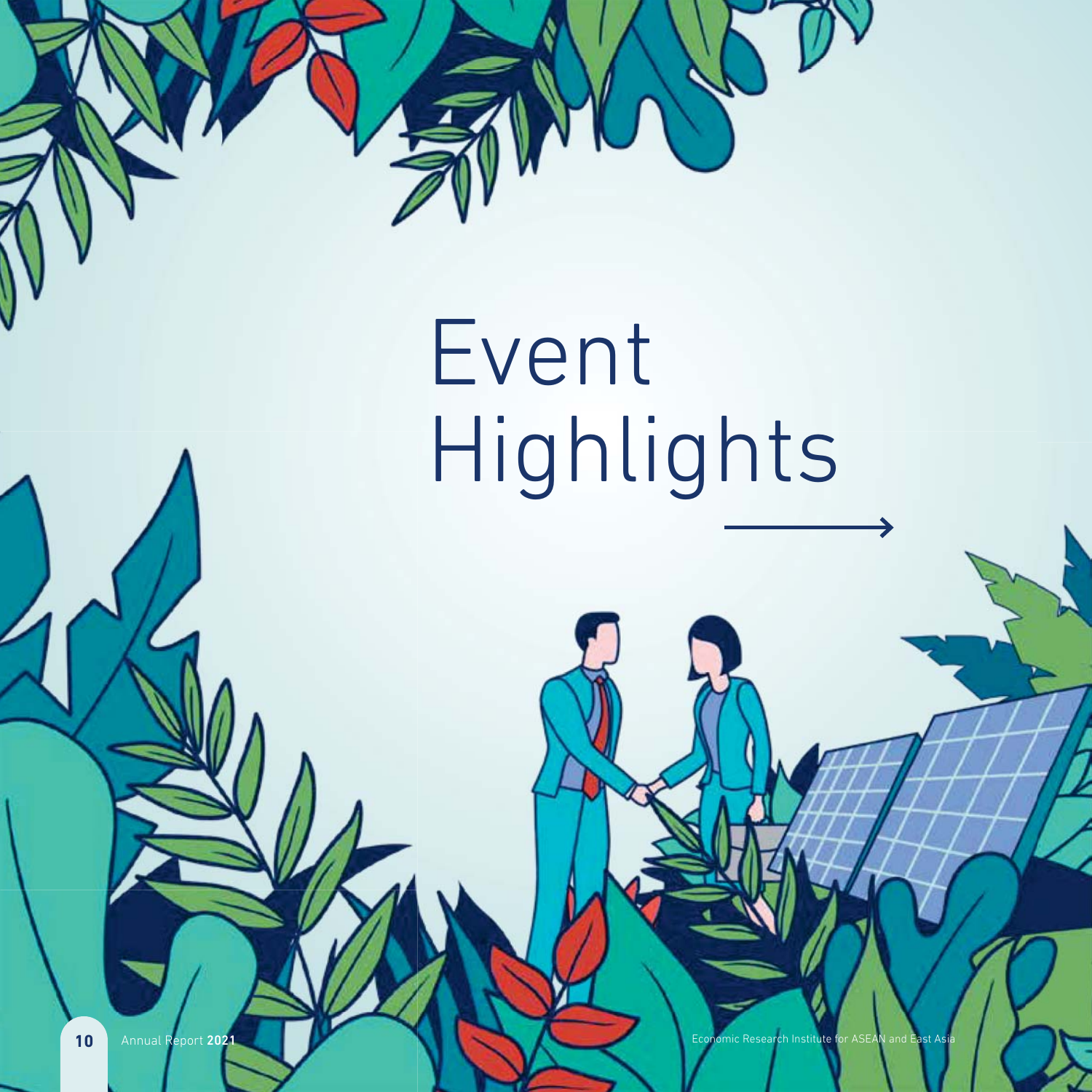## President of ERIA and Cambodia's Minister of Commerce Launch Monograph on RCEP

Phnom Penh, 14 March 2022



To assess the current status of RCEP at the beginning of 2022, the Trade, Training and Research Institute (TTRI) of Ministry of Commerce, Kingdom of Cambodia, in collaboration with ERIA held a hybrid workshop and launched a Monograph titled 'Regional Comprehensive Economic Partnership (RCEP): Implications, Challenges, and Future Growth of East Asia and ASEAN' as part of the side-event of Cambodia's ASEAN Chairmanship.

The book underlines some key features of the agreement and analyses how these could strengthen regional integration. Edited by Fukunari Kimura, Shandre Thangavelu, and Dionisius Narjoko, it shares critical insights on the various elements of the RCEP agreement and discusses the key potential implications for the integration process in the region. It carefully examines the commitments and compares them with those of other agreements, including the Comprehensive and Progressive Agreement for Trans-Pacific Partnership (CPTPP). The impact on businesses, behind-the-border issues, and the domestic capacity of the respective RCEP member countries are discussed, in addition to a formal assessment of the potential benefits of the RCEP. Finally, it also addresses emerging issues – especially with respect to the COVID-19 pandemic recovery.

In his remarks, ERIA President Professor Hidetoshi Nishimura conveyed the significance as well as challenges of RCEP for the future of ASEAN and East Asia integration, especially for the postpandemic era, 'East Asia and ASEAN have to prepare for the new form that global value chains will take and a new "normal" in trade and investment driven by digital trade and structural transformation.'

In concluding the event, Professor Fukunari Kimura, Chief Economist of ERIA, underlined the importance of collaboration between ASEAN, Cambodia as the chair of ASEAN this year, and ERIA to continuously assess RCEP and the potential benefits from successfully implementing the agreement.

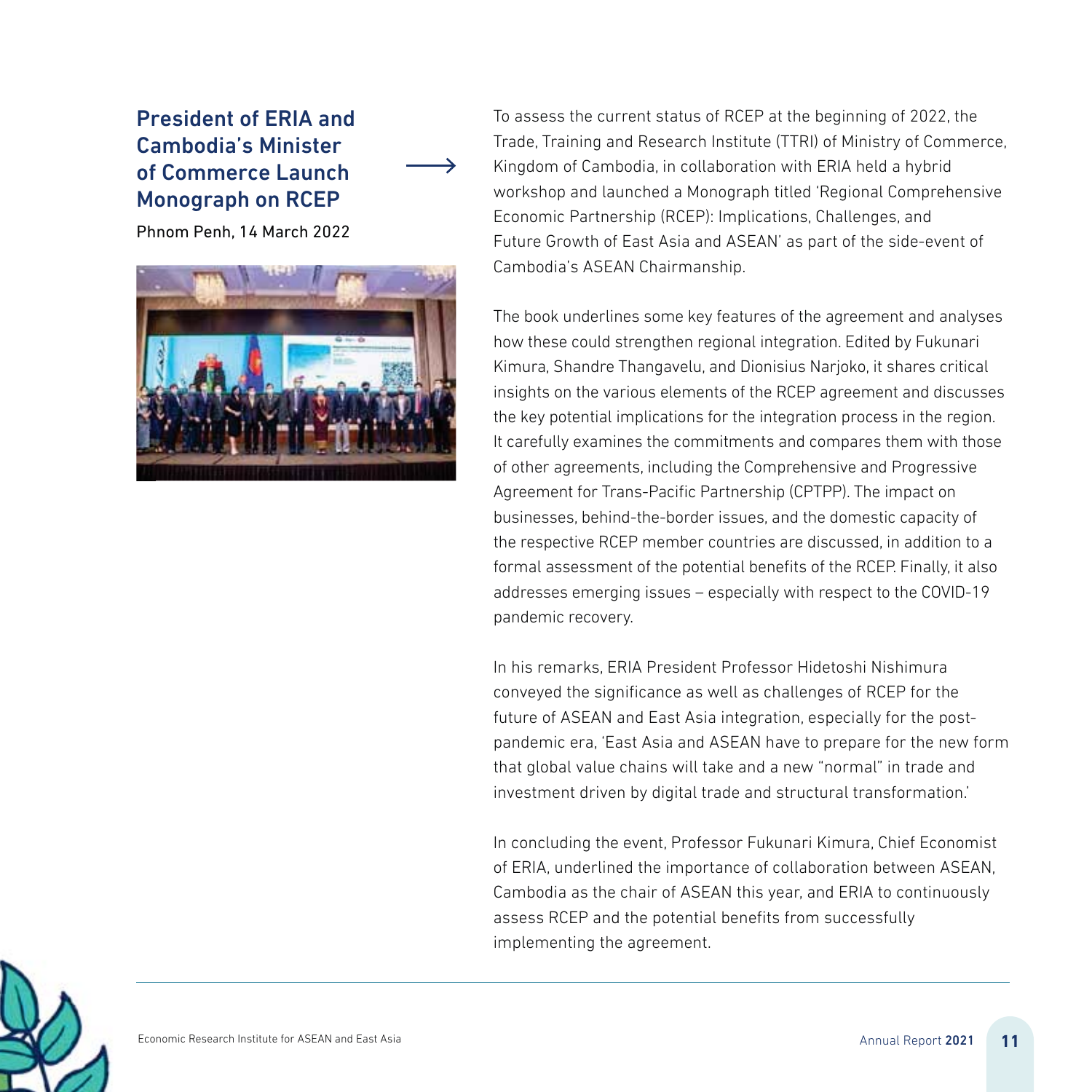## Decarbonisation of EAS Region the Focus of 10th Energy Research Institute Network (ERIN) Meeting

Jakarta, 9 March 2022



The 10th Energy Research Institutes Network (ERIN) Meeting with the theme 'Opportunity and Challenges of Decarbonisation in the EAS Region' was organised by ERIA and the ERIN Secretariat and held virtually on 9 March 2022. Dr. Kulyos Audomvongseree, Chairperson of ERIN and Director of the Energy Research Institute (ERI), Thailand, gave his opening remarks. In his speech, he emphasised that the globe is presently dealing with the COVID-19 crisis, which has an impact on people's way of life and work as well as energy consumption.

The opening remarks were delivered by Professor Jun Arima, Senior Policy Fellow for Energy and Environment, ERIA, on the opportunity and challenges of decarbonisation in the EAS region. As signatories to the Paris Agreement, ASEAN countries are pursuing a low-carbon energy transition with vigour and will need to further up their efforts to achieve carbon neutrality. The second opening remarks were delivered by the Chairman and CEO of The Institute of Energy Economics, Japan, Tatsuya Terazawa.

#### ERIA Contributes to the OECD Southeast Asia Ministerial Conference **Discussions**

Jakarta/Seoul/Paris, 8 February 2022



ASEAN needs to implement measures to realise its vision towards a more inclusive and sustainable ASEAN in the post-pandemic phase. Key areas to support the transition are a faster adoption of digital technologies, training, reskilling and upskilling of individuals, and the implementation of environmental protection frameworks. The social economy approach represents a cutting-edge solution to build back better and more resilient. On 8 February, ERIA organised together with the OECD Directorate for Science, Technology and Innovation the online panel discussion 'Gearing up for a Post-Pandemic World: Designing Policies for an Innovative Sustainable Recovery in East and Southeast Asia.' Senior speakers from ASEAN and OECD countries shared their views on the key measures to implement in support of a more sustainable and inclusive economic recovery across ASEAN: Dr Jaehan Cho, Director, Innovative Growth Policy Division, Korea Institute for Industrial Economics and Trade; Dr Venkatachalam Anbumozhi,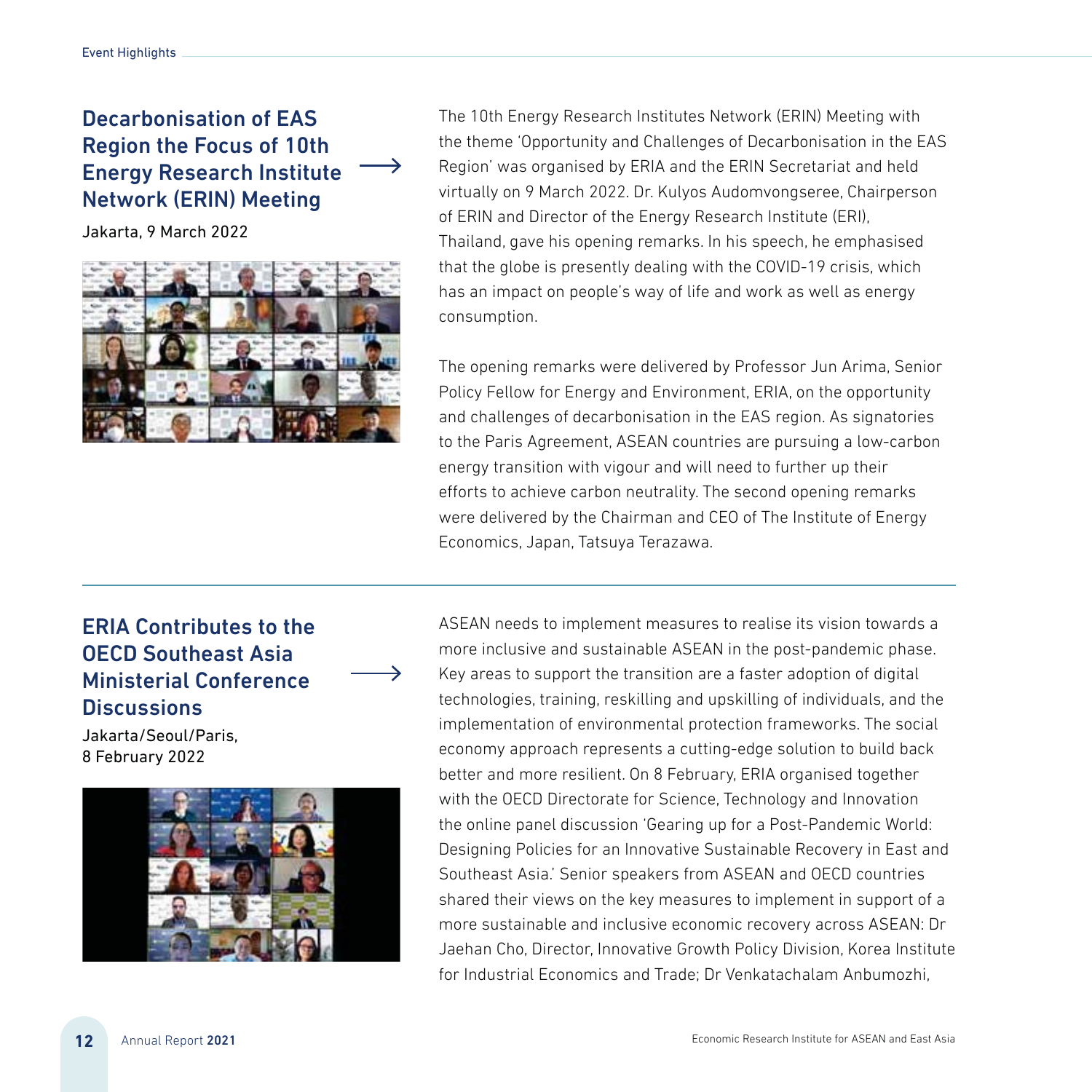Director of Research Strategy and Innovation, ERIA, who presented recent ERIA research; Dr Julia Tijaja, Former Director of ASEAN Integration Monitoring at the ASEAN Secretariat; Professor Siah Hwee Ang, Professor of International Business and Strategy and Director of Southeast Asia Centre of Asia–Pacific Excellence.

## ERIA President Discusses ASEAN Social and Cultural Community Pillar with the Minister of Education, Youth, and Sport of Cambodia

Tokyo/Phnom Penh, 2 February 2022



HE Dr Hang Chuon Naron, Minister of Education, Youth and Sport (MoEYS) and Vice-chairman of the Supreme National Economic Council (SNEC), held an online courtesy meeting with Professor Hidetoshi Nishimura, President of the ERIA. The discussion focused on the ASEAN Social and Cultural Community Pillar's priorities during the Kingdom of Cambodia's year as Chair of ASEAN. HE Dr Hang Chuon Naron is Cambodia's lead for the ASEAN Social and Cultural Community Pillar.

The meeting provided an opportunity for a rich discussion about projects prioritised under the ASCC for 2022, as developed by the Ministry of Rural Development, Ministry of Environment and Ministry of Culture and Fine Arts, as well as the MoEYS. This highlevel meeting allowed for a sharing of opinions about the context of proposed projects, with project leads from Cambodia and ERIA experts contributing to the discussion. During the courtesy meeting between the Minister and Professor Nishimura, the President of ERIA offered ERIA's fulsome support to the Minister to achieve the agreed priorities.

ERIA is an international organisation based in Jakarta, mandated by the East Asia Summit to support the chair of the ASEAN. In addition to supporting the ASCC Pillar, ERIA has offered to support the ASEAN Economic Community Pillar's deliverables.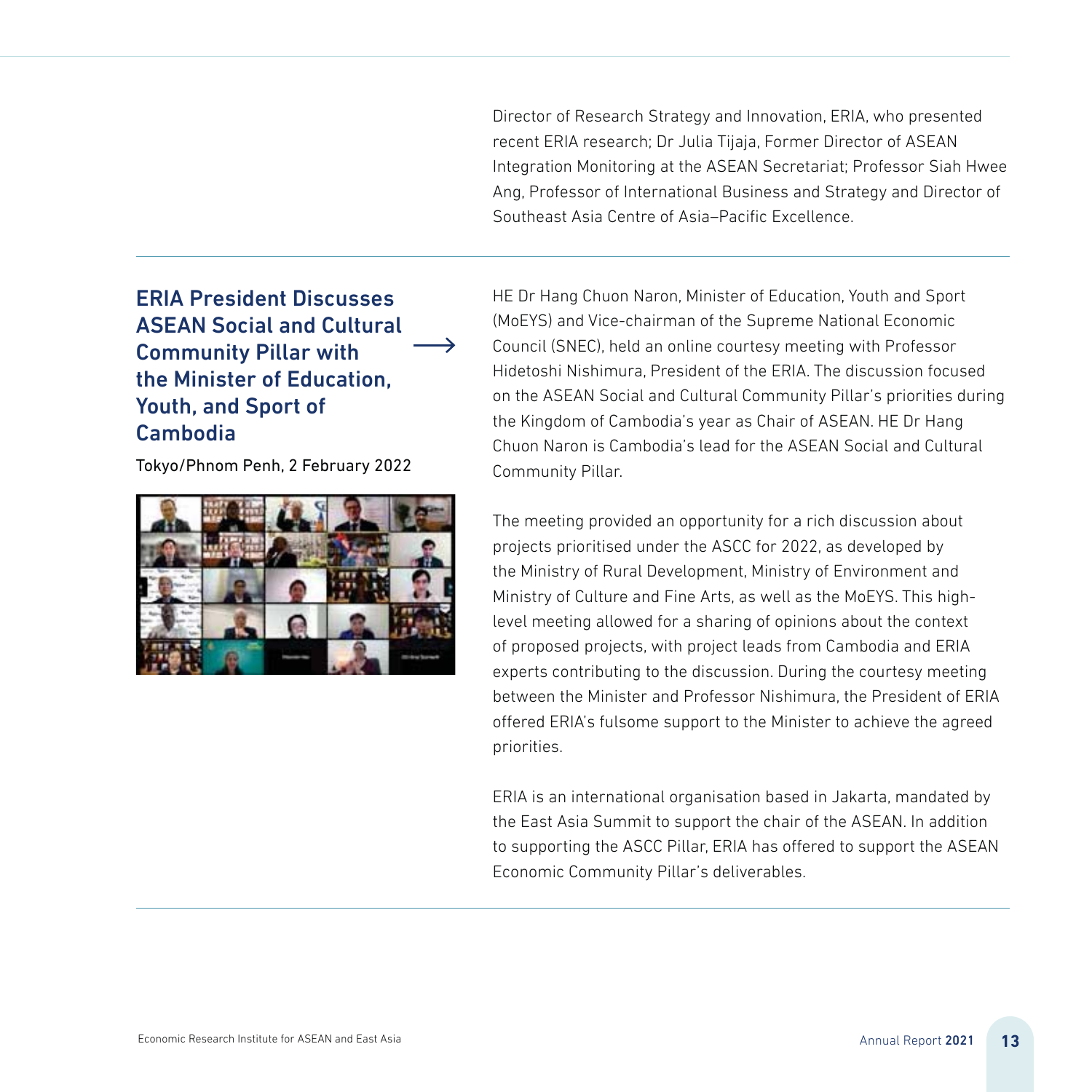### President Nishimura Speaks at Harvard Conference on New Ways to Approach a New World

Jakarta, 21 January 2022



ERIA participated in the annual event held by the Harvard College in Asia Program (HCAP): 'Interdisciplinary Innovation – New Ways to Approach the World'. The President of ERIA, Professor Hidetoshi Nishimura, presented on the 'Clean Energy Transition in the South East Asian Region'. He highlighted the importance of fossil fuels to satisfy the economic development in this region while also applying ambitious renewable energy promotion.

Finally, President Nishimura provided key messages on the ASEAN countries availability, accessibility, and affordability of energy supply, and how the carbon neutrality efforts of ASEAN Member States might diversify their pathways. Technology development and international cooperation should be promoted to reduce the cost of de-carbonisation. In the panel discussion, Professor Jun Arima, Senior Policy Fellow on Energy and Environment, drew attention to various challenges in tackling climate change such as the required pace of decreasing greenhouse gas emissions from now until 2030, different prioritisation of the 17 SDGs across countries, low willingness to pay for additional mitigation costs and so forth. He also emphasised the role of education, giving a balanced perspective on the intertwined nature of energy security, climate change, and economic efficiency as well as different national circumstances.

#### ERIA Joins the 25th ASEAN Tourism Ministers' Meeting

Preah Sihanouk, 19 January 2022

The President of ERIA, Professor Hidetoshi Nishimura, virtually attended a hybrid 25th Meeting of the ASEAN Tourism Ministers (25th M-ATM) held on 19 January 2022 at Preah Sihanouk Province, Kingdom of Cambodia. Professor Nishimura updated the ministers on the status of the two tourism studies that ERIA is currently undertaking for ASEAN National Tourism Organisations (NTOs). The comprehensive assessment of MRA-TP and the development of a framework on sustainable tourism were also discussed. ASEAN NTOs are expected to leverage the MRA-TP comprehensive study by developing a monitoring mechanism on implementation, and a feasibility study to extend the project to ASEAN+3 in 2023.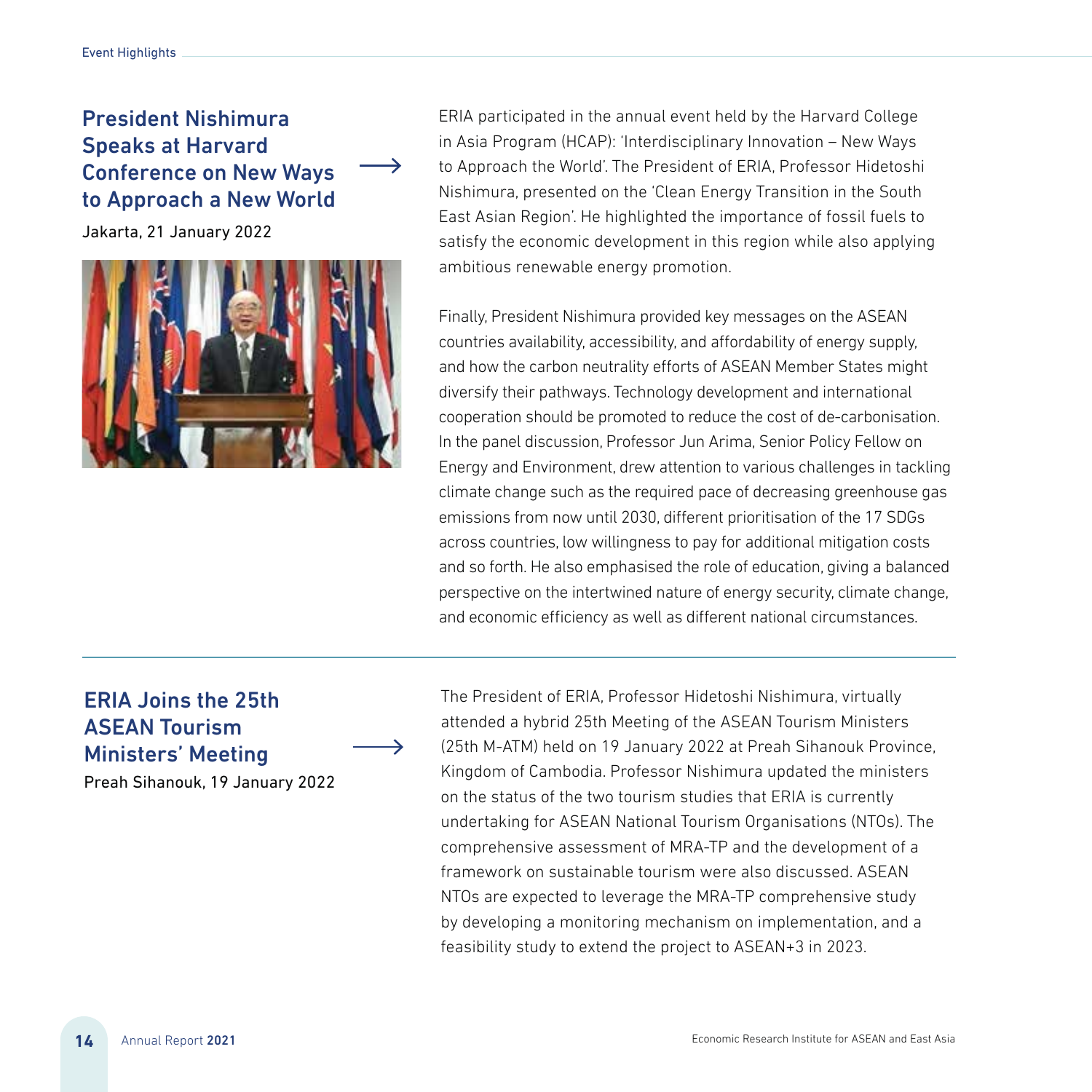

During the open discussion, H.E. Dato' Lim Jock Hoi, ASEAN Secretary-General commended Professor Nishimura for ERIA's support to ASEAN tourism cooperation, particularly the conduct of the two studies this year. He acknowledged ERIA as a very important institution that ASEAN has created in the last 10 years not only for tourism but also for other sectors involved in the implementation of the AEC Blueprint. The two tourism studies by ERIA are critical to understanding the contribution of the tourism sector. He also emphasised that good policymaking shall be based on evidencebased research to get the work done in a comprehensive manner. He underlined the importance of the MRA-TP study to the policymakers particularly in identifying key problems in labour mobility and job creation in the tourism sector. In this regard, HE Dato' Lim Jock Hoi suggested for ERIA to do the following:

- 1. Support the implementation of the Sustainable Tourism Framework after COVID-19;
- 2. Explore a study-on-study of tourism technology; and
- 3. Leverage the MRA-TP comprehensive study by developing a monitoring mechanism on implementation, and a feasibility study to extend the MRA-TP project to ASEAN+3 in 2023.

Professor Nishimura thanked all the parties above for their recommendation and appreciation of ERIA's involvement in the studies. In particular, he expressed support for the development of cooperation on the monitoring mechanism for the implementation and feasibility study of extending the Mra-TP project.

ERIA was honoured that the 25th M-ATM appreciated ERIA's studies in MRA-TP and Sustainable Tourism Framework. The consultation meeting was also attended by representatives from ERIA, ASEAN– China Centre ASEAN–Japan Centre, ASEAN–Korea Centre, World Travel and Tourism Forum, US–ABC, ASEANTA, ATRA, UNWTO, and PATA.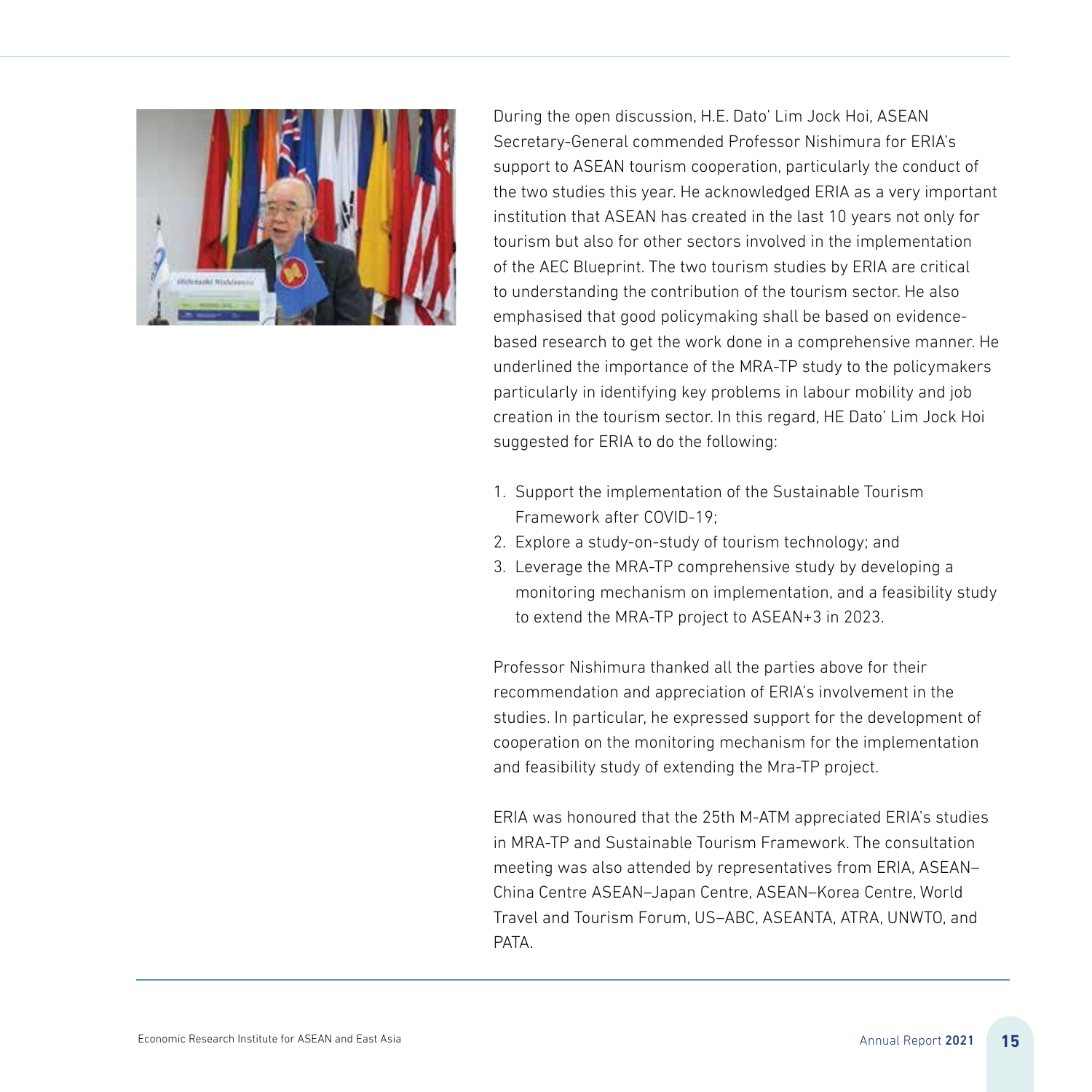# The Next Chapter of ASEAN and Japan Economic Cooperation in the Post-Pandemic Era

Jakarta, 10 January 2022



ERIA, in collaboration with the Foreign Policy Community of Indonesia (FPCI) and the Ministry of Economy, Trade and Industry of Japan (METI), held a virtual public forum as part of the Dialogue for Innovative and Sustainable Growth between Japan and ASEAN. The webinar was held on 10th January 2022 and attracted more than 600 participants from about 50 countries. Dr Dino Patti Djalal, the Founder and Chairman of FPCI, and Mr Arsjad Rasjid, the Chair of Indonesian Chamber of Commerce and Industry, were the speakers at the webinar. ASEAN is at a 'historical turning point for sustainable and innovative transition'. ASEAN and Japan will continue to create innovations that enhance sustainability and contribute to solving social issues in the region. Professor Kimura, in the discussion session, emphasised that ASEAN is at the centre of 'Factory Asia' and that the US–China competition and geopolitical tensions may actually strengthen the importance of ASEAN. To strengthen ASEAN's position in Factory Asia, he insisted that a rules-based trading regime and favourable business environment are essential soft infrastructure. He also said that collaboration between traditional industries and digital businesses requires alignment between incremental innovation and disruptive innovation, and Japan, which has large incremental R&D stocks, can cooperate with ASEAN, which has significant potential for disruptive innovation. Dr Nuki insisted that the reduction of greenhouse gas emissions is an urgent matter and that is only possible with breakthrough innovation and effective technology.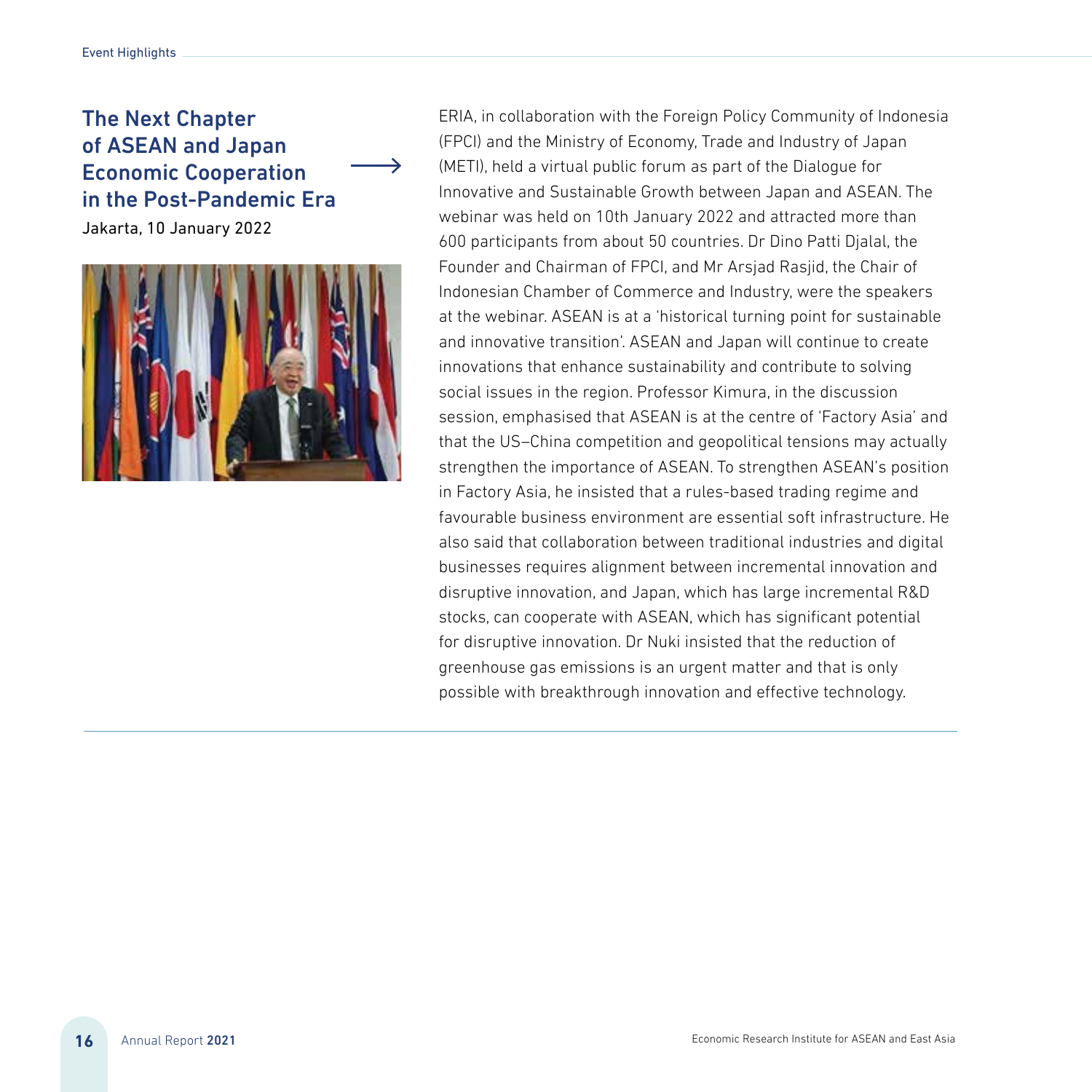#### ERIA Participates in the First Asia–Europe Economic Business Forum

Phnom Penh, 24 November 2021



The first Asia–Europe Economic and Business Forum (AEEBF) was held on 24 November 2021, on the sidelines of the 13th ASEM Summit in Cambodia. Professor Hidetoshi Nishimura, President of ERIA, participated in the AEEBF as a speaker on the panel: 'Resilient 4th IR for Asian and European Trade Synchronicity amidst Global Pandemic.'

In his intervention during the panel, Professor Nishimura said, 'In developing Asia, the incremental technological innovations have occurred for the past several decades. ASEAN is the most advanced area which has developed the regional production networks in the so-called, 'Second Unbundling.' Developing Asia requires both – an incremental approach to step-by-step industrial innovation, as well as a disruptive innovation to participate in the Industry 4.0 and new digital economy, which have abruptly arrived in developing Asia.' Professor Nishimura also mentioned that under Industry 4.0, the Internet of Things, and labour-intensive processes should collaborate, as variations in the types of products and human-machinery collaborations will be dramatically increased. Therefore, instead of the unnecessary stock-related work, new and innovative job creation will continue. Digital literacy, such as skill training and education, is important for jobs in Industry 4.0. The nature of manufacturing will undergo a change in Industry 4.0 although greater input of services in manufacturing will take place in Industry 4.0. Conventional industries, such as agriculture, fisheries, and horticulture will also become more advanced due to the feedback effects of communication technology. The report of the AEEBF was presented to the Asia–Europe leaders in the 13th ASEM Summit held in Phnom Penh and virtually on 25–26 November 2021.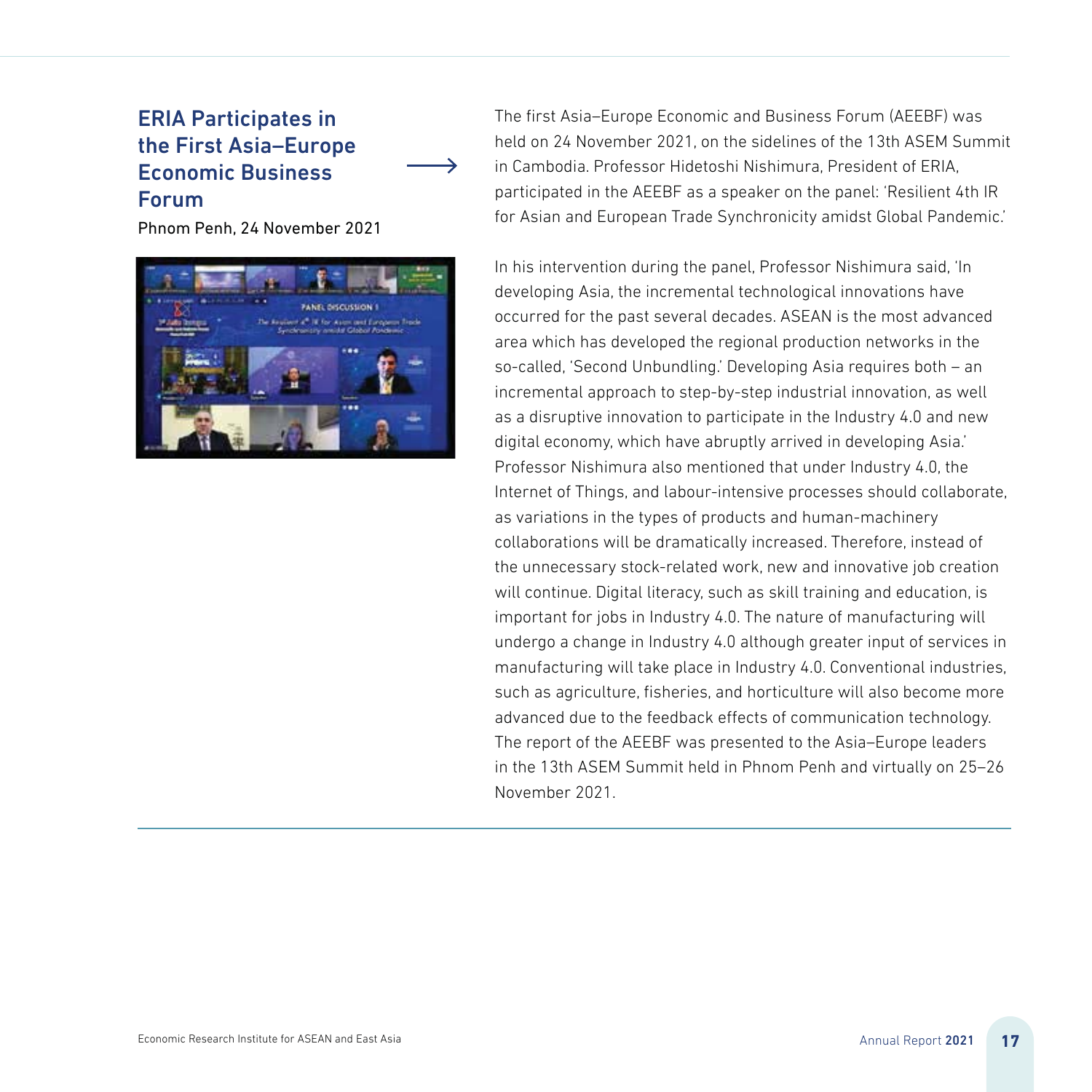#### Bappenas and ERIA Launch the Indonesian Manufacturing Sector Review

Jakarta, 17 November 2021



The Ministry of National Development Planning/National Development Planning Agency, Republic of Indonesia, in collaboration with ERIA launched a book titled 'Kajian Sektor Manufaktur (Manufacturing Sector Review)', which discusses the urgency of industrialisation as part of redesigning Indonesia's economic transformation. The book shares critical insights regarding policy choices and strategies for undertaking structural transformation in the manufacturing sector. This book launch presents constructive views from national economic and industrial experts: ERIA Senior Economist, Dionisius Narjoko; ERIA Chief Economist and Professor at the Faculty of Economics Keio University Fukunari Kimura; Professor at Bandung Institute of Technology, Professor Dradjad Irianto; lecturer and researcher at the Department of Economics Padjajaran University, Dr Maman Setiawan; and Chief Executive Officer of Asakreativita, Dr Vivi Alatas. Strategies listed in the book covers the future development in global value chains (GVCs), especially for the post-COVID-19 pandemic. The impact of the COVID-19 pandemic in the industrial sector is one of the bases for analysis to ensure that various strategies are carefully formulated to support the acceleration of re-industrialisation. 'We hope that this study will be a good start for the efforts of Bappenas and the Indonesian government,' said Dr Amalia Adininggar Widyasanti, Deputy for Economic Affairs at the Ministry of National Development Planning.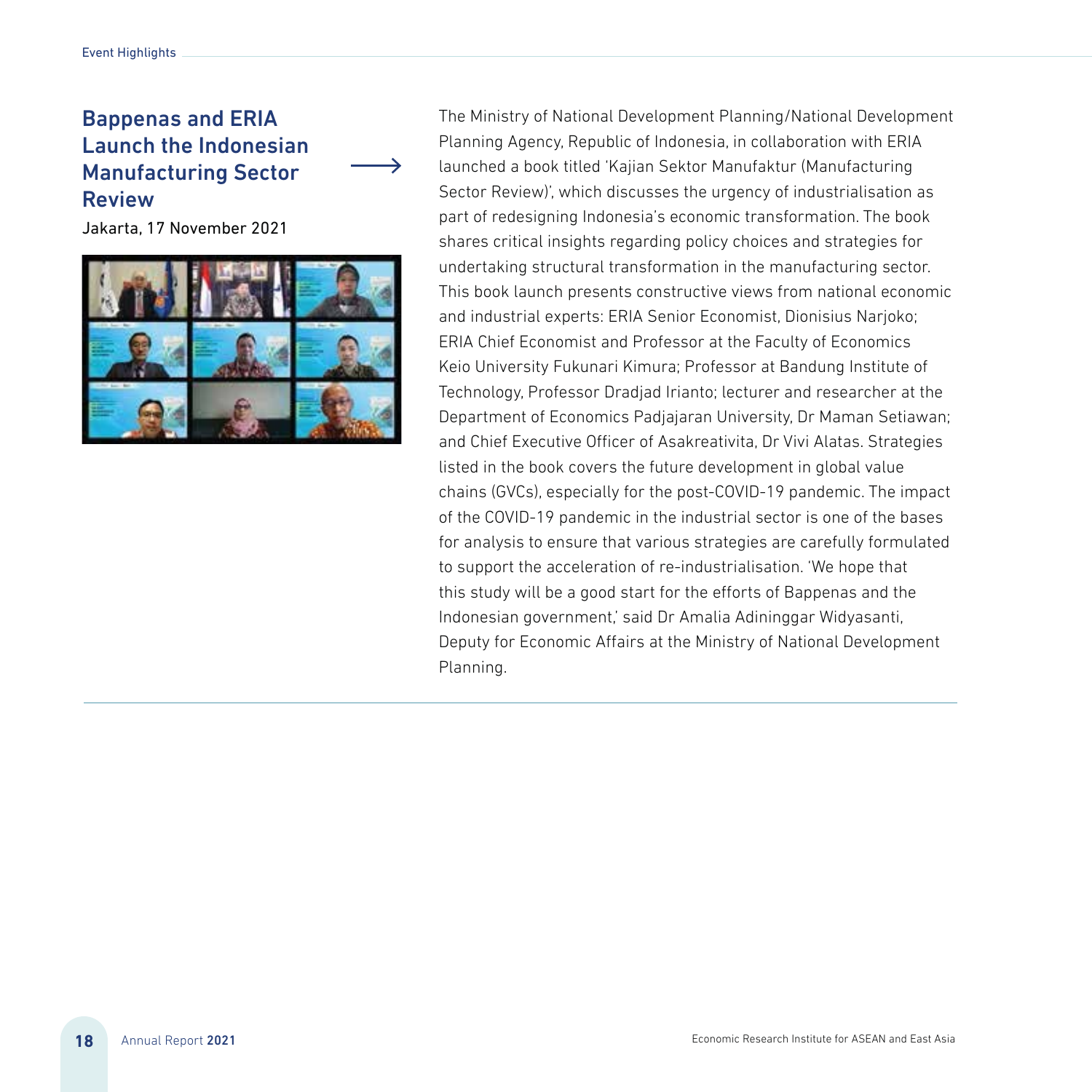#### The 13th ASEM Plenary Study Launched

Phnom Penh, 11 November 2021



The 13th ASEM plenary study '13th Asia Europe Meeting: Multilateral Cooperation for Resilient, Sustainable, and Rules-Based Future for ASEM' was officially launched on 11 November in Phnom Penh by H.E. Prak Sokhonn, Deputy Prime Minister and Minister for Foreign Affairs and International Cooperation, Kingdom of Cambodia. Dignitaries from Asia and Europe and Ambassadors of ASEM member countries attended the book launch, which was jointly organised by the Ministry of Foreign Affairs and International Cooperation, Cambodia, National Institute of Diplomacy and International Relations, Cambodia, and ERIA.

Ms Anita Prakash, Senior Policy Advisor in the office of the President of ERIA made a brief presentation on the important findings in the study, especially those related to Asia Europe cooperation in trade and investment, connectivity, SDGs, digital economy, women and youth participation in the economy.

In his speech, President Hidetoshi Nishimura recalled ERIA's sustained contribution to the ASEM summit since 2016. He emphasised that the study conjoins Cambodia's vision for ASEM with priority actions needed within focus areas to support the ASEM member countries to address the global and regional challenges together. He further expressed ERIA's willingness and readiness to support Cambodia's activities as the chair of ASEAN in 2022.

In his speech, H.E. Prak Sokhonn expressed his appreciation for ERIA's work, saying that the study prepared by ERIA was very rich in content was endorsed by the Prime Minister. H.E. Prak Sokhonn also mentioned Cambodia's forthcoming chairmanship of ASEAN and its continued association with ERIA in 2022.

The ASEM Study was mentioned and endorsed by H.E. Hun Sen, Prime Minister of the Kingdom of Cambodia, in his plenary address at the 13th ASEM Summit on 25 November 2021.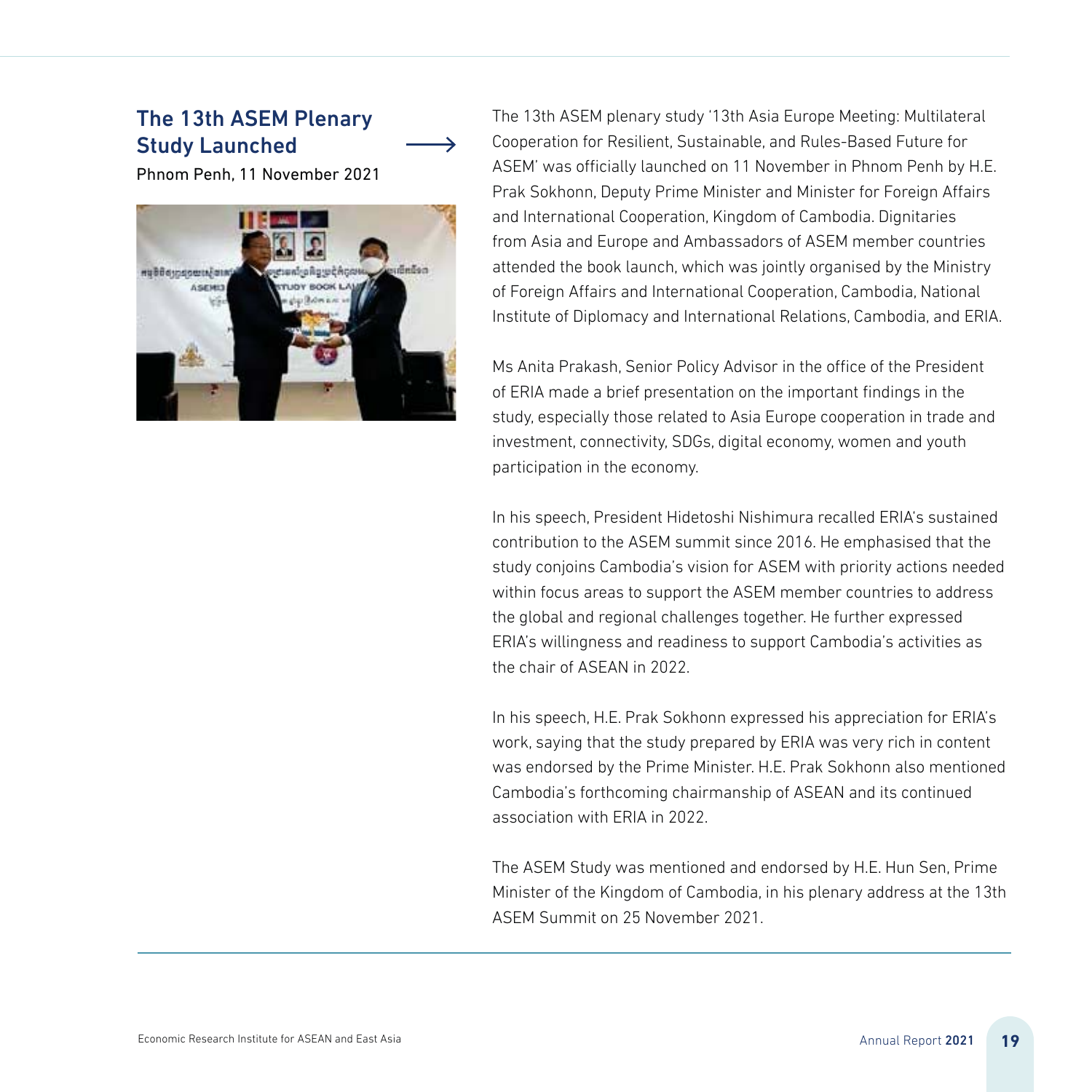#### President of ERIA Participates in the 21st ASEAN Plus Three Agriculture and Forestry Ministers Meeting

Jakarta, 27 October 2021



The 43rd meeting of the ASEAN Ministers on Agriculture and Forestry (AMAF) and associated meetings were held virtually on 27 October. Professor Hidetoshi Nishimura presented ERIA's research projects on food value chains at the 21st AMAF Plus Three meeting. He recommended the establishment of specialised governmental institutions or consolidated teams at the national levels to focus on the development of cold chains.

In his presentation, Professor Nishimura explained that the project on utilisation of digital technologies was designed and implemented to 1) conduct studies on assessment of digital technology adaptation and government initiatives in food and agriculture sector and 2) support the preparation of the 'ASEAN Guidelines on Promoting the Utilization of Digital Technologies in the Food and Agriculture Sector' which was endorsed at the 43rd AMAF. Also, he stressed the importance of a data-driven approach for digitalising agriculture, and the use of FinTech and traceability systems enhanced with digital technology for enhancing food supply chain resilience.

ERIA was honoured that the Joint Press Statement of the 21st AMAF Plus Three and the 43rd AMAF meetings appreciated ERIA's support in formulating the ASEAN Guidelines on Promoting the Utilization of Digital Technologies in the Food and Agriculture Sector.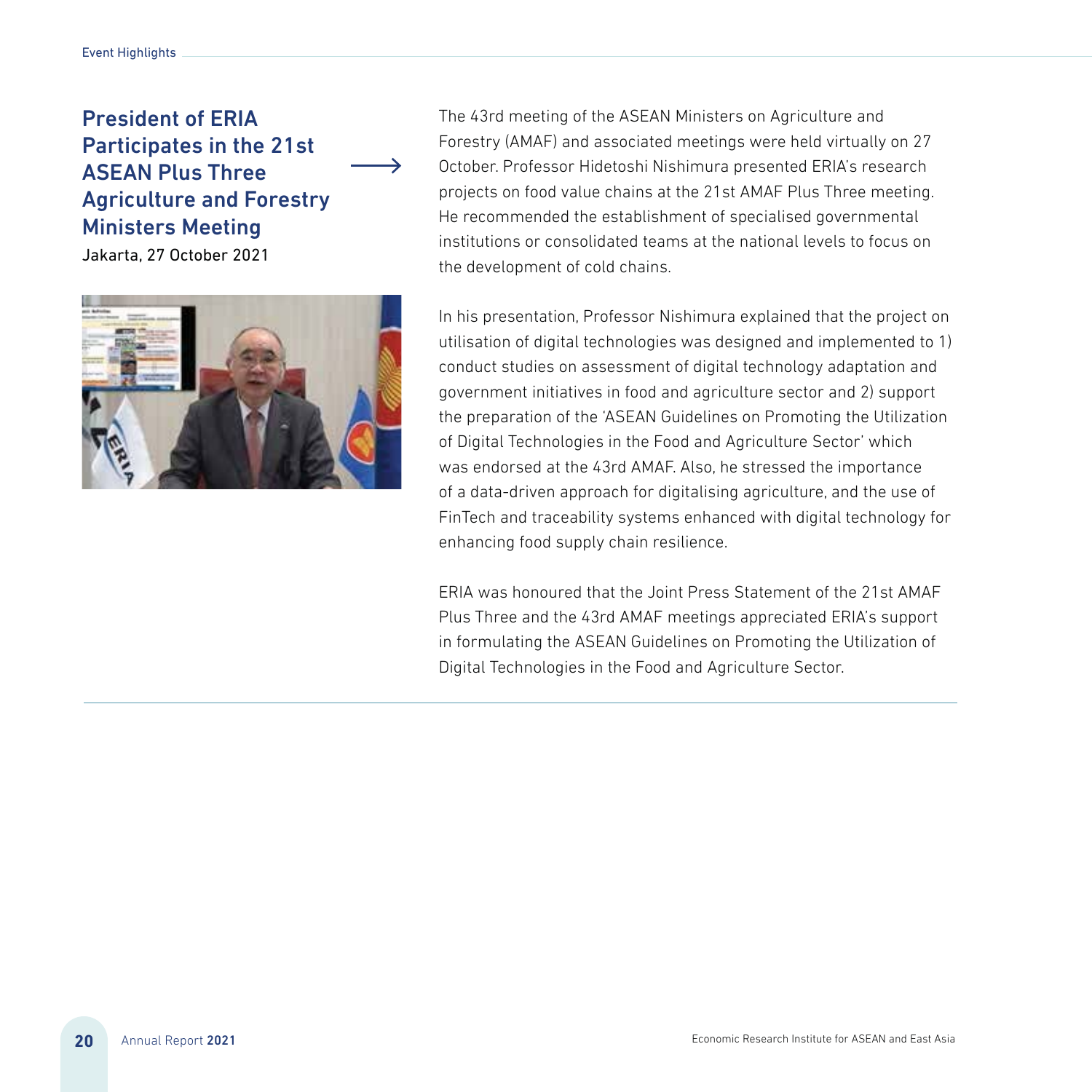#### ERIA Recognised in Official Statements of 38th and 39th ASEAN Summit and Related **Summits**

Brunei Darussalam, 26 October 2021



The 38th and 39th ASEAN Summit and Related Summits were held virtually from 26 to 28 October 2021. Many of the Summits focused on the discussion of the ASEAN Comprehensive Recovery Framework and its Implementation Plan, which serves as the region's consolidated exit strategy from the COVID-19 pandemic. Several ERIA projects were recognised and commended in the official Statements.

- 1. ERIA Cited in Chairman's Statement of the 38th and 39th ASEAN Summit
- 2. ERIA Cited in Chairman's Statement of the 24th ASEAN–Japan Summit
- 3. ERIA Cited in Chairman's Statement of the 24th ASEAN Plus Three Summit
- 4. ERIA Cited in Chairman's Statement of the 16th East Asia Summit

# ERIA Holds the 14th ERIA Governing Board **Meeting**

Jakarta, 12 October 2021



ERIA's 14th annual Governing Board Meeting was held online. The Governors discussed how ERIA can play an active role in responding to the aftermath of the COVID-19 pandemic and supporting the region's recovery. Dr Cielito F. Habito was officially approved as the new Chairperson of the ERIA Governing Board in this meeting. Professor Fukunari Kimura, Chief Economist of ERIA, briefed the Governors on the impact of the pandemic on globalisation while Professor Jun Arima, Senior Policy Fellow for Energy and Environment, highlighted the need for a low-carbon energy transition. They also discussed the aftermath of COVID-19 and its impact on the global and regional economy.

In his Opening Remarks, Professor Hidetoshi Nishimura, President of ERIA, highlighted that at the Ninth East Asia Summit (EAS) Economic Ministers Meeting, ERIA presented recommendations on supply chain resilience, scaling up digitalisation, and circular economy. ERIA's studies were highly commended in the EAS ministerial statements.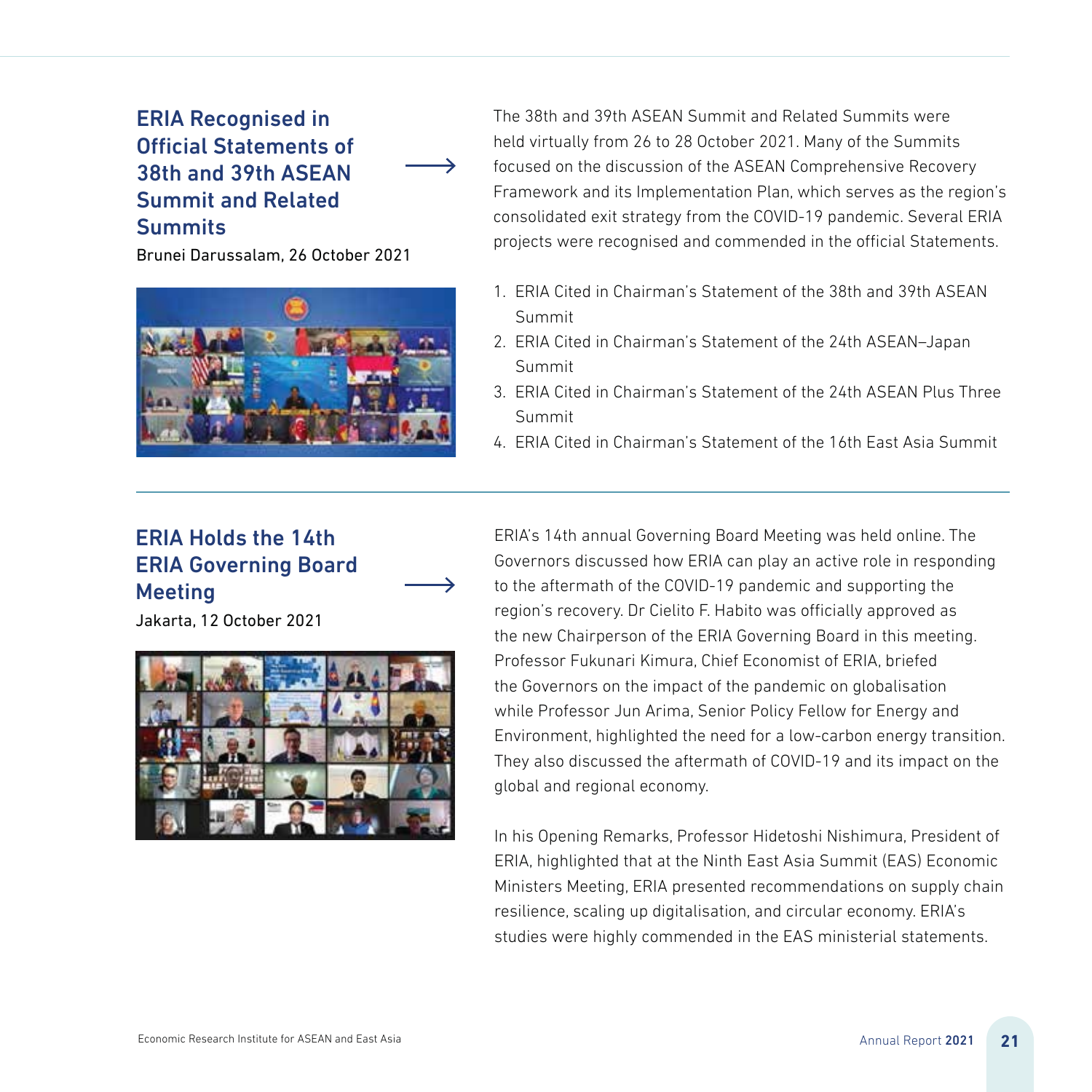ERIA also participated in the EAS Energy Ministers Meeting to present low-carbon energy transition scenarios. Professor Nishimura added that together with the ASEAN Secretariat, ERIA is developing 'the ASEAN Guidelines on Promoting the Utilization of Digital Technologies for ASEAN Food and Agricultural Sector,' On marine plastic debris, ERIA has developed a 'Private Sector Platform' to promote awareness of what companies across East Asia are doing to address the problem. During his welcoming remarks, H.E. Dato Paduka Lim Jock Hoi, Secretary-General of ASEAN, said that some countries still struggle to contain the pandemic, but overall the region is seeing encouraging signs of a turnaround. He said, 'The next stage of ASEAN regional integration demands us to place at the centre collaboration and partnership to bring together a variety of expertise like ERIA as we address the complexities of the emerging challenges we face today, especially in the area of climate change.' Mr Koji Hachiyama, ERIA's Chief Operating Officer, delivered remarks emphasising ERIA's continued focus on research and activities on a wide range of issues including regional economic integration, trade, energy, agriculture, digitalisation, and climate change. He added that ERIA should continue to provide strong support to governments in the region to tackle the aftermath of COVID-19 and to understand the future of Southeast and East Asian integration more deeply.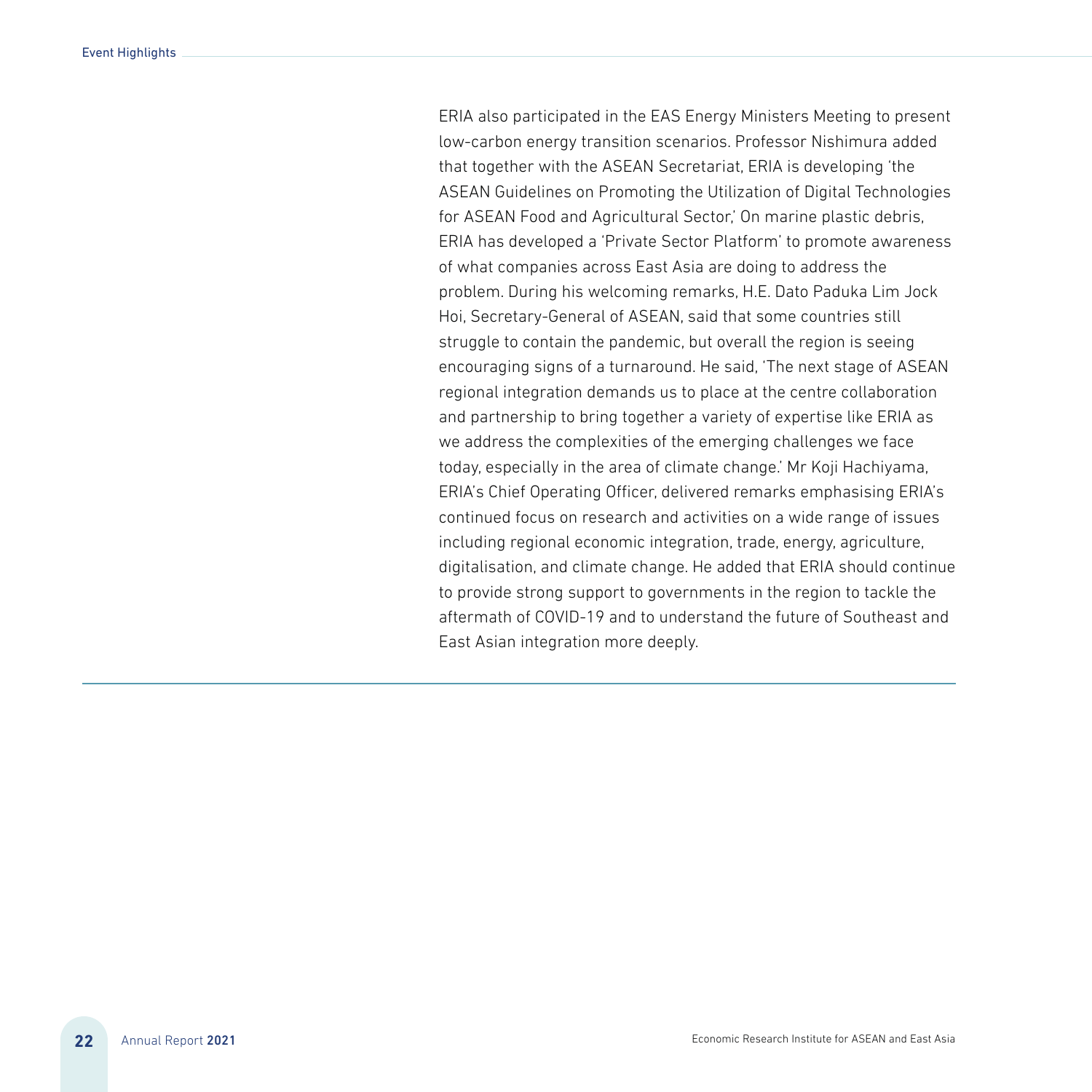#### Digital Transformation and Economic Recovery in ASEAN Take the Spotlight at 10th Editors Roundtable

Jakarta, 8 October 2021



ASEAN Member States have made remarkable progress in digitalisation and economic recovery. However, the region must also counter problems encompassing the digital divide, rising unemployment, and a widening inequality gap. The 10th ERIA Editors Roundtable (ERT) gathered editors, journalists, and other experts to address the multitude of challenges facing Southeast Asia in a post-pandemic world. The severity and duration of the pandemic have, nonetheless, added immense pressure on companies to strive for efficiency as limitations on the movement of professionals led to higher logistics costs for industries. President of ERIA, Professor Hidetoshi Nishimura, offered his remarks for the event that was held virtually for a second consecutive year. He highlighted the ERT's decade-long milestone this year and thanked the experts and journalists who have continuously supported the event over the years. His speech also covered the importance of regional integration for ASEAN stating that 'ASEAN must remain united to ensure ASEAN Centrality and to catch up with the digitalised world.' Dr Narjoko offered three recommendations to ease the burden – (1) Aim for faster digital adoption; (2) Streamline the supply process by upgrading technologies; (3) Enhance human capital and skills transformation to cope with more high-tech machines.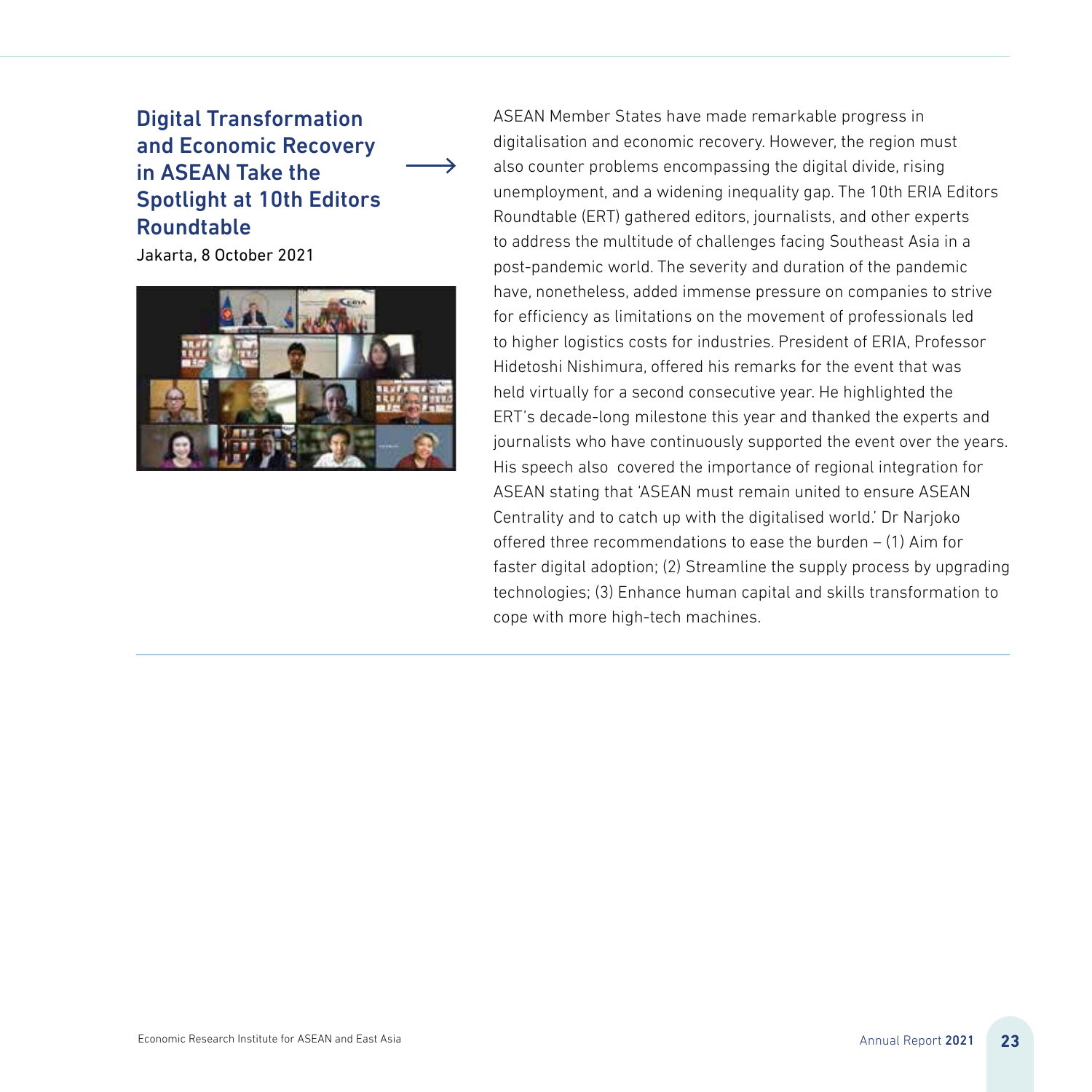### **Ambassadors** Congratulate ERIA on its Achievements

Jakarta, 6 October 2021



ERIA convened its annual Ambassadors Meeting of ERIA Member States and Dialogue Partners virtually for the first time since the start of the pandemic. The meeting was attended by Ambassadors and representatives of 18 countries, the Deputy Secretary-General (DSG) of Asean for AEC, nine Governing Board (GB) members, and the Academic Advisory Council (AAC) Chairperson. Professor Hidetoshi Nishimura, President of ERIA, expressed his sincere gratitude to all Ambassadors for their guidance and insights regarding ERIA's role in supporting the region. Professor Nishimura said that the meeting aimed to provide an overview of ERIA activities and highlight the research on economic and energy issues. ERIA's Chief Operating Officer, Mr Koji Hachiyama, reviewed the Work Plan for Fiscal Year 2021 and beyond, followed by presentations from Senior Economist Dr Dionisius A. Narjoko on 'Strengthening AEC: Agenda for Beyond 2025', and Senior Energy Economist, Dr Han Phoumin, on 'ASEAN Low Carbon Energy Transition Scenarios.' The Ambassadors and country representatives expressed appreciation for ERIA's activities and its significant and constant contribution to the ASEAN community and East Asia Summit (EAS). The Excellencies highlighted the key issues and challenges in the region including economic recovery, climate change, renewable energy, digital transformation, global value chains, and sustainable development, and emphasised that the policymakers depend on adequate statistics and data to be able to develop proper policies to address the challenges, especially those that result from the pandemic. ERIA's Chief Economist, Professor Fukunari Kimura, responded to the Ambassadors' comments by explaining that global value chains did not stop despite the current difficult circumstances: 'We are having a hard time, but we can believe in the globalisation of economic development. This is the important message that we can learn from COVID-19.' He also mentioned that digital technology is important to upgrade and rejuvenate traditional industry and government. Senior Research Advisor to the President, Professor Shujiro Urata, added that the Regional Comprehensive Economic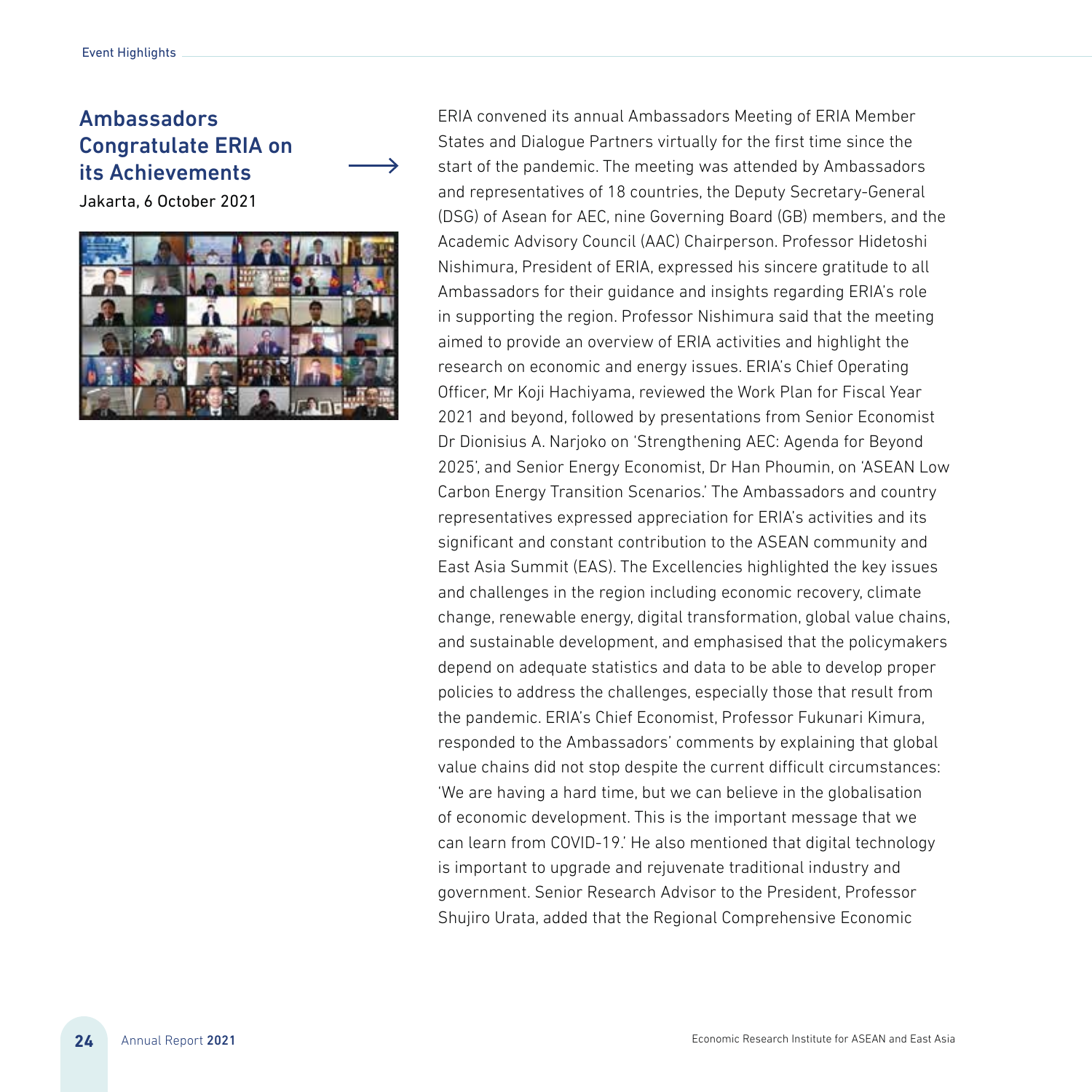Partnership (RCEP) is very important to promote investment and trade. Dr Phoumin added that both natural and artificial carbon sinks will be key for the energy transition by 2050. Considering the diversity of ASEAN countries, ERIA will continue to support each country individually to reach the goal of net zero emission.

# ASEAN's Energy Transition Goals Outlined by ERIA at 1st Asia Green Growth Partnership Ministerial Meeting

Tokyo, 4 October 2021



The Ministry of Economy, Trade, and Industry (METI) Japan hosted the First Asia Green Growth Partnership Ministerial Meeting, which brought together Ministers from 20 countries and international organisations. Under the Alternative Policy Scenario, which incorporates aggressive energy-saving targets, ASEAN's primary energy demand is on course to double with fossil fuels projected to account for nearly 80% of the region's major energy mix. Energy conservation, electrification in end-use industries, and low-carbon power supply must consider wide-ranging types of technology. Various types of 'low-carbon' technologies can efficiently cut carbon dioxide emissions during the transition period. Cost reduction and international cooperation are required to support cost-effective decarbonisation goals. Southeast Asia's energy consumption had been steadily increasing with fossil fuels meeting 90% of regional energy demand over the last 20 years. Professor Nishimura outlined three key policy takeaways based on ERIA's research studies on clean energy transition – (1) Energy conservation, electrification in end-use industries, and low-carbon power supply must consider wide-ranging types of technology; (2) Various types of 'low-carbon' technologies can efficiently cut carbon dioxide emissions during the transition period; (3) cost reduction and international cooperation are required to support cost-effective decarbonisation goals. With the continued use of fossil fuel in ASEAN's future energy mix, Professor Nishimura underscored the integral role of CCUS in achieving regional carbon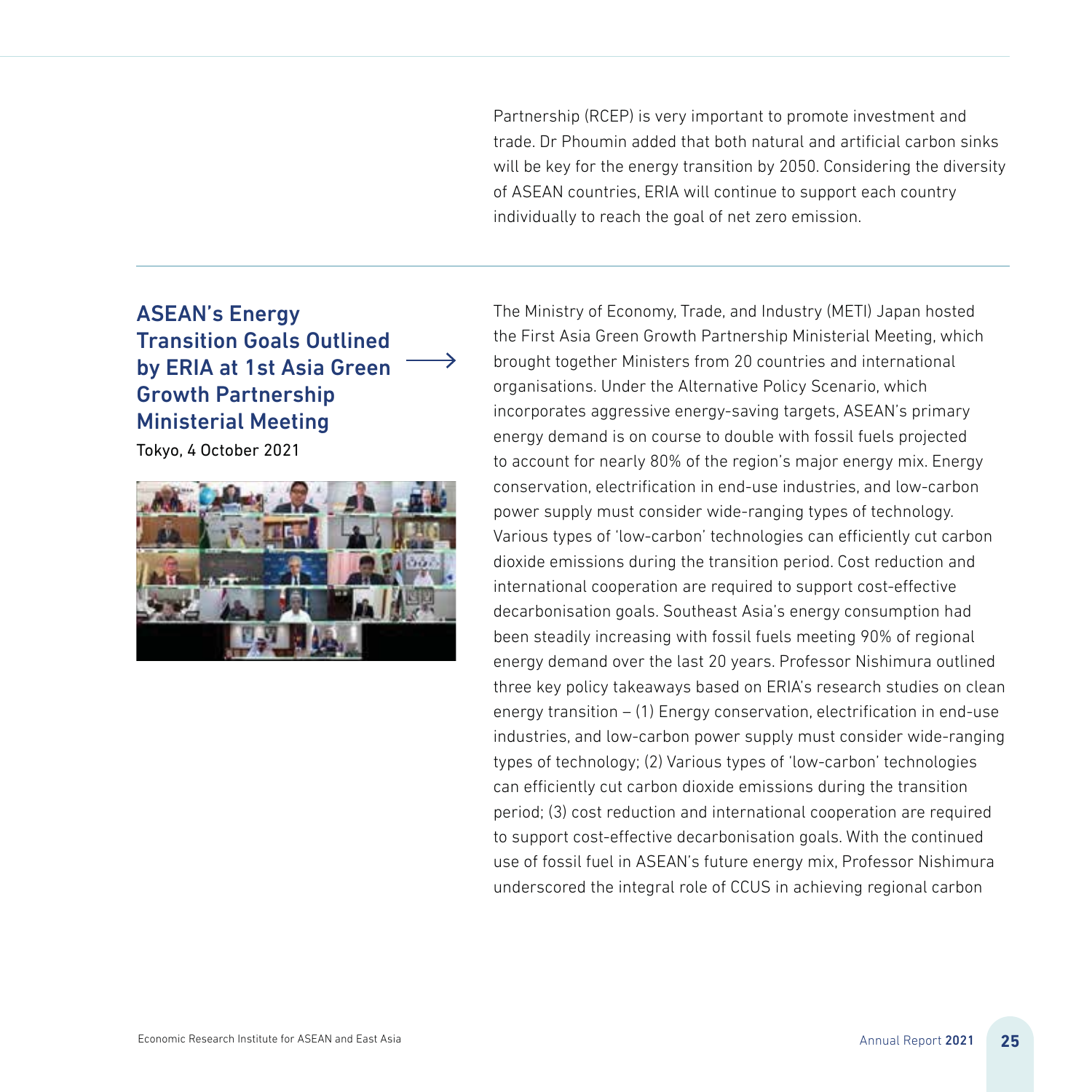neutrality. As such, ERIA and METI established the Asia CCUS Network in June 2021, and since then it has hosted two workshops and a capacity-building programme. As a prominent research institute, ERIA is committed to promoting pragmatic policy statements that reflect realistic regional energy transition and will work to support Indonesia in its G20 Presidency role in 2022.

#### ERIA Holds 13th Academic Advisory Council Meeting

Jakarta, 22 September 2021



ERIA held the 13th Academic Advisory Council (AAC) Meeting. Due to the ongoing pandemic, it marked the second year of hosting the event virtually. Important themes for the low-carbon energy transition were presented by ERIA at the EAS Energy Ministers Meeting held in mid-September. Professor Hidetoshi Nishimura, President of ERIA, highlighted a recent survey that indicated 23% of firms in ASEAN have accelerated the adoption of digitalisation during the pandemic. The East Asia Summit Institute for International Affairs (ERIA) held a virtual meeting with its Academic Advisory Council (AAC) members in Singapore. The AAC provides advice and support to ERIA on the annual work programme, research outcomes, and the performance of researchers. Professor Nishimura and Dr Lim from the Singapore Institute of International Affairs moderated this virtual meeting. In closing, both Professor Nishimura and Dr Lim highlighted ERIA's commitment to strengthen the ASEAN economy and contribute to promoting ASEAN integration, centrality, and economic community.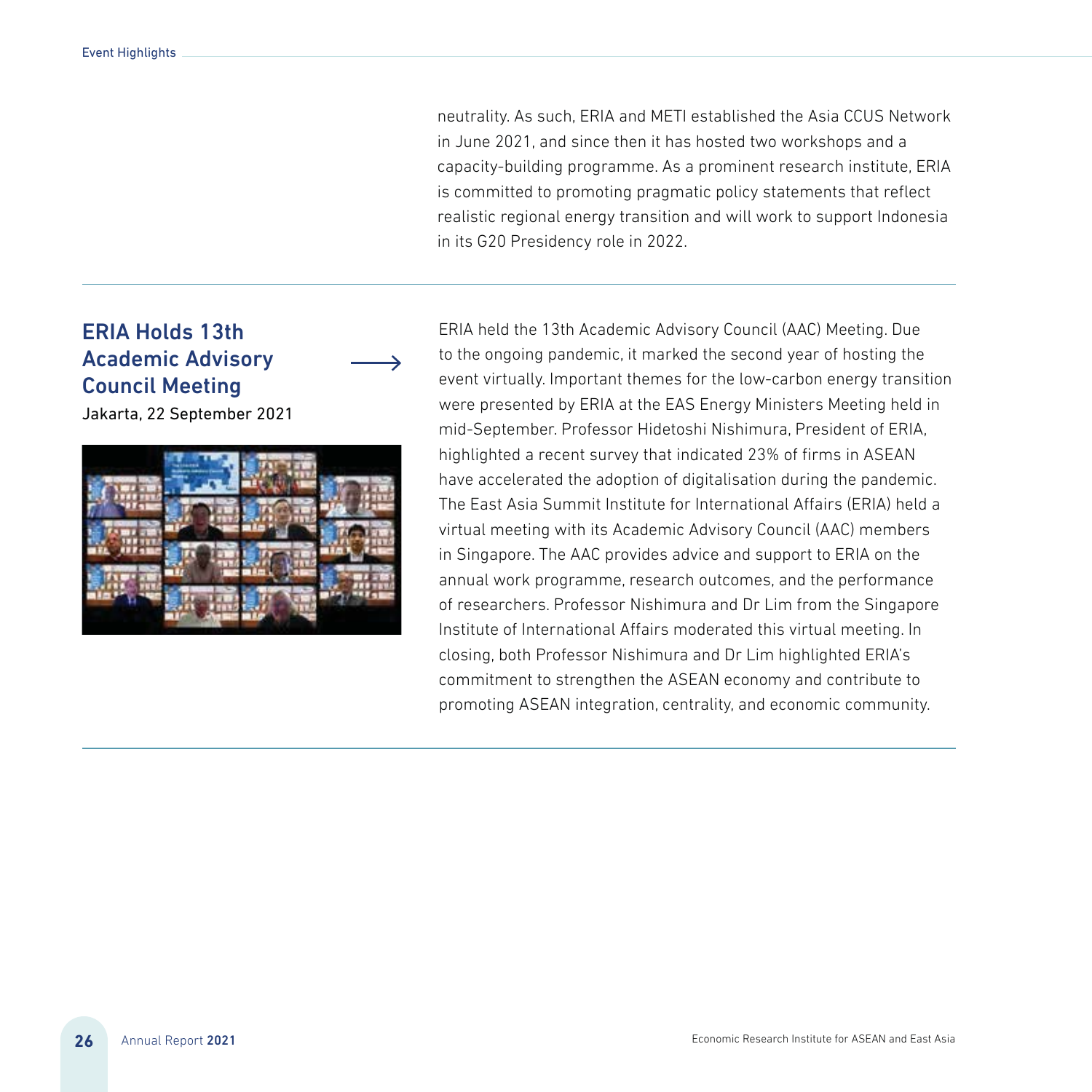#### ERIA Attends the 15th EAS Energy Ministerial Meeting

Bandar Seri Begawan, 16 September 2021



The 15th East Asia Summit – Energy Ministers Meeting (EAS EMM) was hosted virtually by the Ministry of Energy, Brunei Darussalam. All the leaders reaffirmed their commitment to advance partnerships in promoting sustainability within the region, particularly in addressing the adverse socio-economic impacts of COVID-19. Most of the states were committed to continue their efforts towards energy efficiency and renewable energy utilisation while ensuring security, accessibility, affordability, and reliability of energy supply. ERIA's President Hidetoshi Nishimura presented the results of a project on ASEAN Low Carbon Energy Transition scenarios and updates on the Asia CCUS Network. Main policy lessons from the scenario analysis covered energy saving and electrification in end-use sectors, combined with low-carbon power supply utilising all technologies. Cost reduction and international cooperation are essential for affordable decarbonisation, and cost optimisation scenarios could be utilised for each country's consideration of its unique transition pathway.

A project on ASEAN Low Carbon Energy Transition scenarios aimed to provide insights to ASEAN Member States on developing a carbon neutrality roadmap that reflects different national circumstances. Main policy lessons from the scenario analysis covered (1) energy saving and electrification in end-use sectors, combined with lowcarbon power supply utilising all technologies, would be core strategies for decarbonising ASEAN energy systems, (2) during transition periods, various kinds of 'low-carbon' technologies can reduce CO $_2$  emissions effectively, (3) cost reduction and international cooperation are essential for affordable decarbonisation, and (4) cost optimisation scenarios could be utilised as inputs for each country's consideration of its unique transition pathway.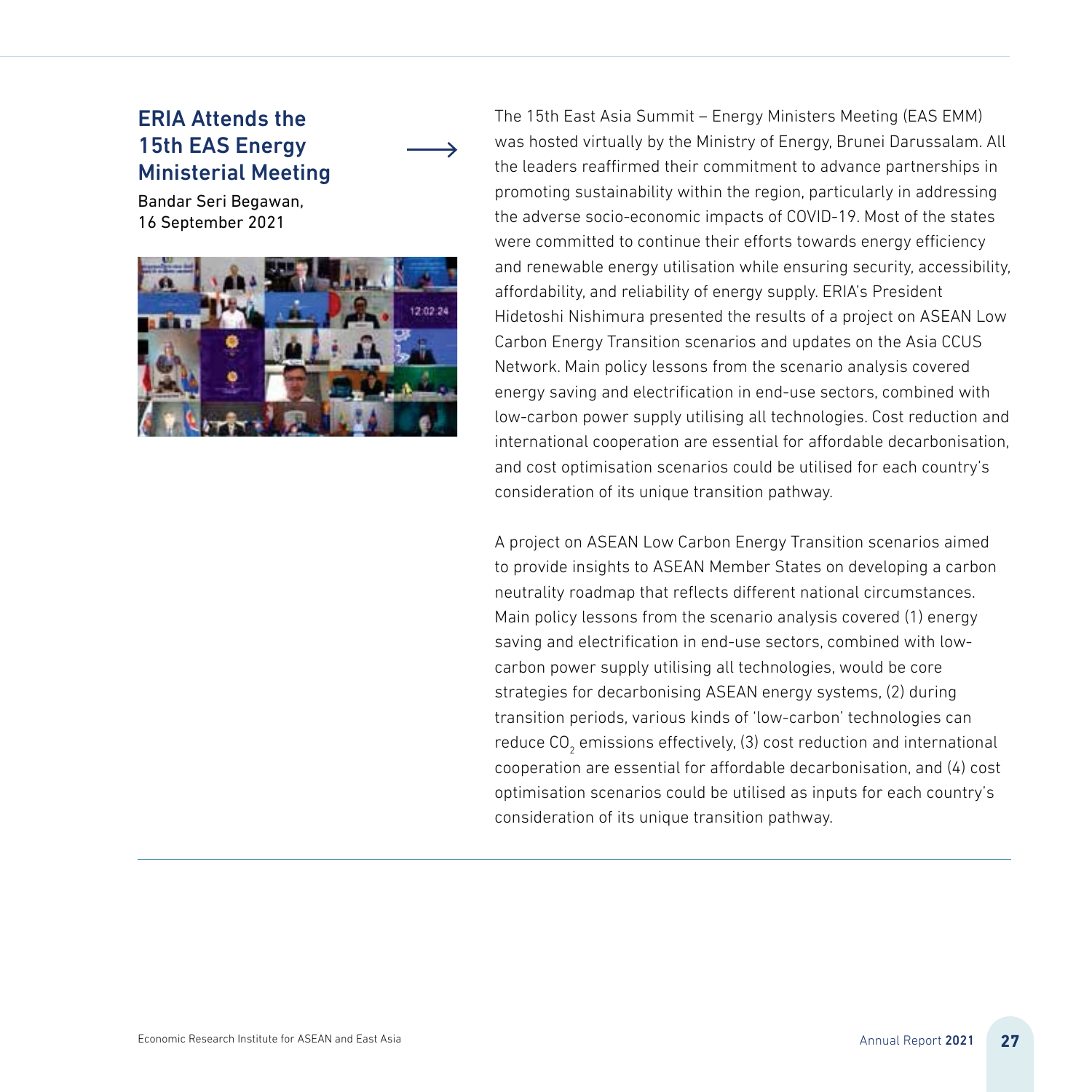# ERIA Participates in the 53rd ASEAN Economic Ministers' and Related Meetings

Jakarta, 8–15 September 2021



The 53rd ASEAN Economic Ministers (AEM) Meeting, the 9th East Asia Summit (EAS) Economic Ministers' Meeting (EMM) and other related meetings were held virtually between 8 and 15 September 2021. Professor Hidetoshi Nishimura, President of ERIA, presented ERIA's paper on 'Supply Chain Resilience and Post-Pandemic Recovery in East Asia Summit Region' to the EAS Economic Ministers on 15 September 2021.

In the Joint Media Statement of the 53rd ASEAN Economic Ministers Meeting, ERIA was commended for its continued support and contribution towards ASEAN regional economic integration and ASEAN Economic Community (AEC) building efforts.

Professor Nishimura presented ERIA's paper on 'Supply Chain Resilience and Post-Pandemic Recovery in East Asia Summit Region'. The paper was prepared pursuant to the mandate given by the Economic Ministers during the Eighth East Asia Summit – Economic Minister Meeting (EAS EMM) in 2020. Professor Nishimura also outlined ERIA's proposed measures to achieve resilient supply chains in the region, which is based on three key areas: enhancing supply chains for essential goods, scaling-up digitalisation of supply chains, and enhancing the sustainability and circularity of supply chains.

First, as part of enhancing supply chains for essential goods, the East Asia Member Countries (EASMC) should approach the measures by: (i) consulting with the private sector to establish a list of essential components used extensively in their production and trade; (ii) considering replicating initiatives from the Memorandum of Understanding on the Implementation of Non-Tariff Measures on Essential Goods; (iii) conducting an in-depth assessment of supply chains risks in the region; and (iii) working together to eliminate trade barriers in essential goods for example, in the vaccine supply chain. The aim of the first measure is to secure the supply chains to limit the exposure to shortages of essential products in the EAS region.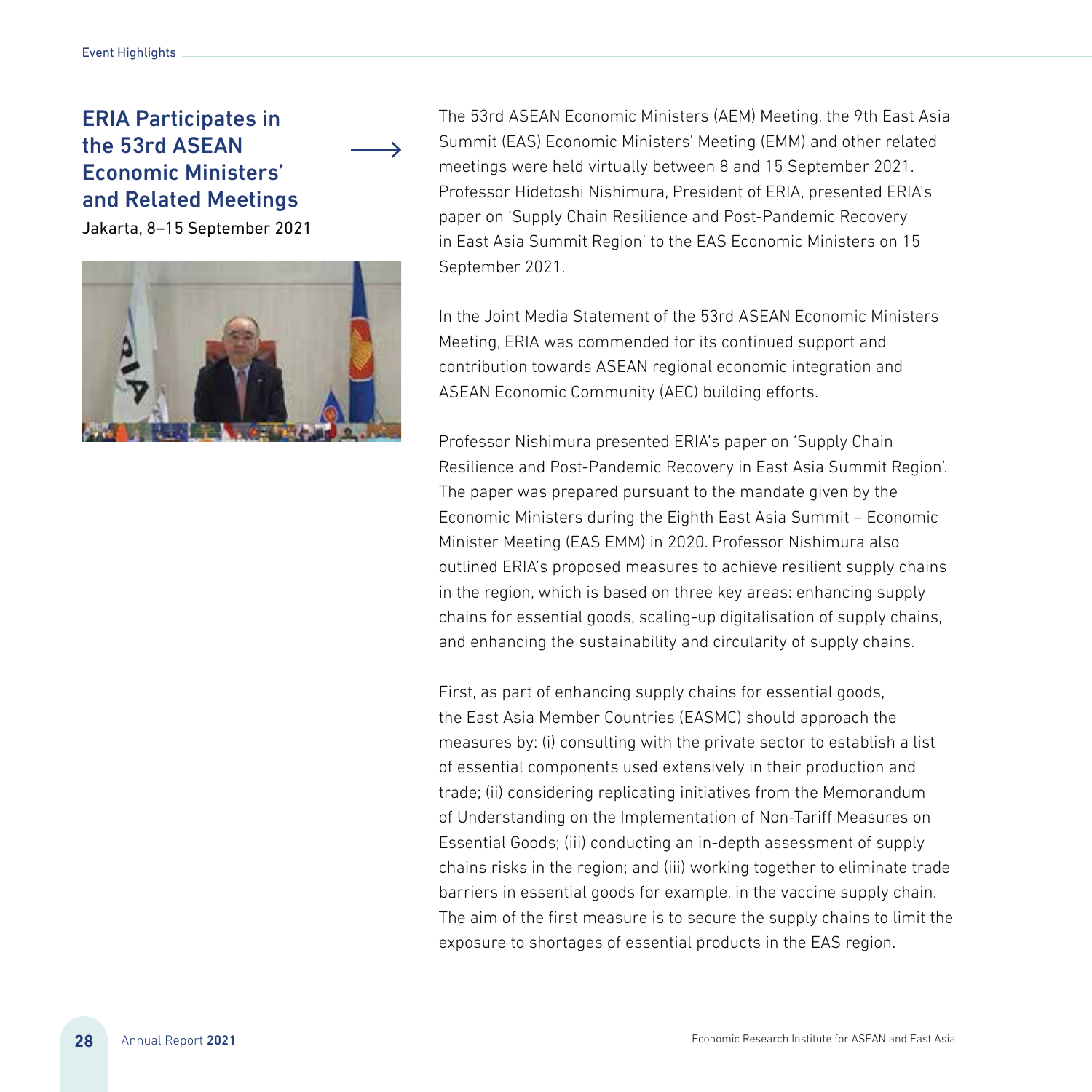Second, under the digitalisation measure, the EASMC may consider re-thinking their GVC strategies by accelerating digitalisation that was already underway. Digitalised supply chain is easier to monitor and will increase the ability to respond to future shocks.

Market mechanisms should be the main engine of digital transformation, with policy intervention facilitating this process. Region-wide cooperation in ICT development and digital trade facilitation, with strong support by markets and business councils, is imperative therefore.

The third important measure is to enhance the sustainability and circularity of supply chains.

Good ASEAN initiatives such as the ASEAN Framework on Circular Economy could also be emulated as ASEAN Member States are geared towards transitioning into a circular economy.

In conclusion, Professor Nishimura pointed out that to be better prepared for future crises, stronger, more resilient, and flexible supply chain structures would need to be in place. No country can efficiently address the complexities of supply chains in isolation; hence, international cooperation remains urgent.

ERIA was honoured that the Joint Media Statement of the Ninth EAS Economic Ministers' Meeting noted ERIA's significant contributions to the region.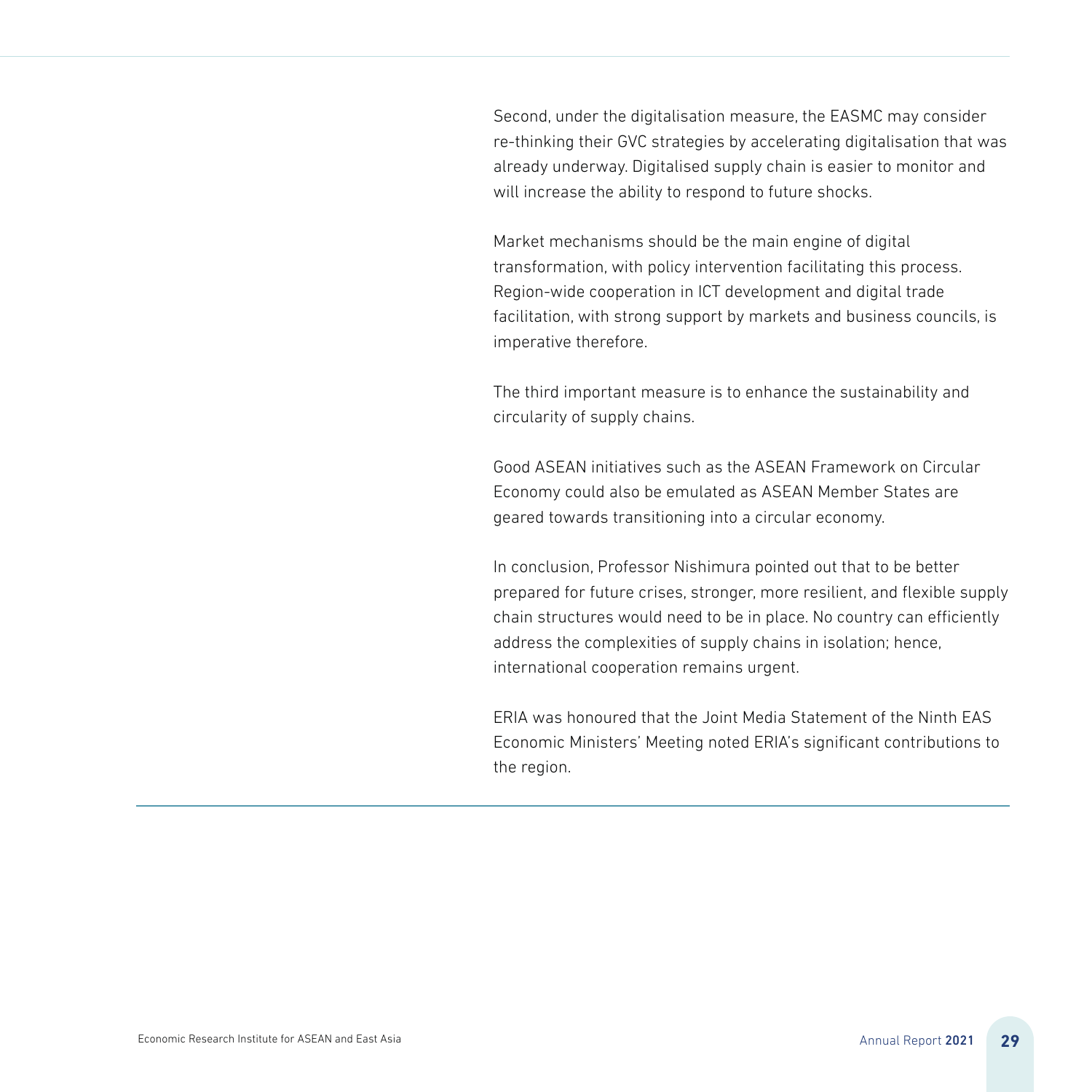### The 4th East Asia Energy Forum: A Low-Carbon Energy Transition in the ASEAN Region

13 September 2021



**GRIA Comment ERIN** 

ASEAN countries need to pursue low-carbon energy transition pathways aimed at carbon neutrality as their ultimate objective taking into account each country's specific national circumstances. The Paris Agreement sets the long-term temperature goal to hold the increase in the global average temperature to well below 2°C above pre-industrial levels. With the participation of policymakers, energy analysts, and the private sector, the Fourth East Asia Energy Forum will discuss feasible and ASEAN specific pathways towards carbon neutrality. Carbon Capture Utilization and Storage (CCUS) is one of the indispensable zero-carbon technologies. The role of natural gas and Variable Renewable Energy (VRE) such as solar photovoltaic (PV) will be discussed in the transitional phase until the time when hydrogen, ammonia, and CCUS technologies will be commercially available after 2040.

### ERIA Participates in the 42nd AIPA General Assembly

Tokyo, 23 August 2021



A delegation of ERIA, headed by Professor Hidetoshi Nishimura, President of ERIA, participated in the 42nd General Assembly of the ASEAN Inter-Parliamentary Assembly or AIPA-GA, which was held online.

AIPA is the annual meeting for the speakers and members of the 10 member states of ASEAN's national assembly. ERIA has been invited to the annual meeting since 2017 based on the Memorandum of Understanding between AIPA and ERIA titled 'Develop AIPA's Capacity on Matters Concerning ASEAN Economic Community and ASEAN Economic Integration in Various Areas,' which was originally signed in 2016, and renewed in 2019.

ERIA and the AIPA secretariat have co-hosted events on regulatory management systems, economic integration, as well as waste management and marine plastic debris issues.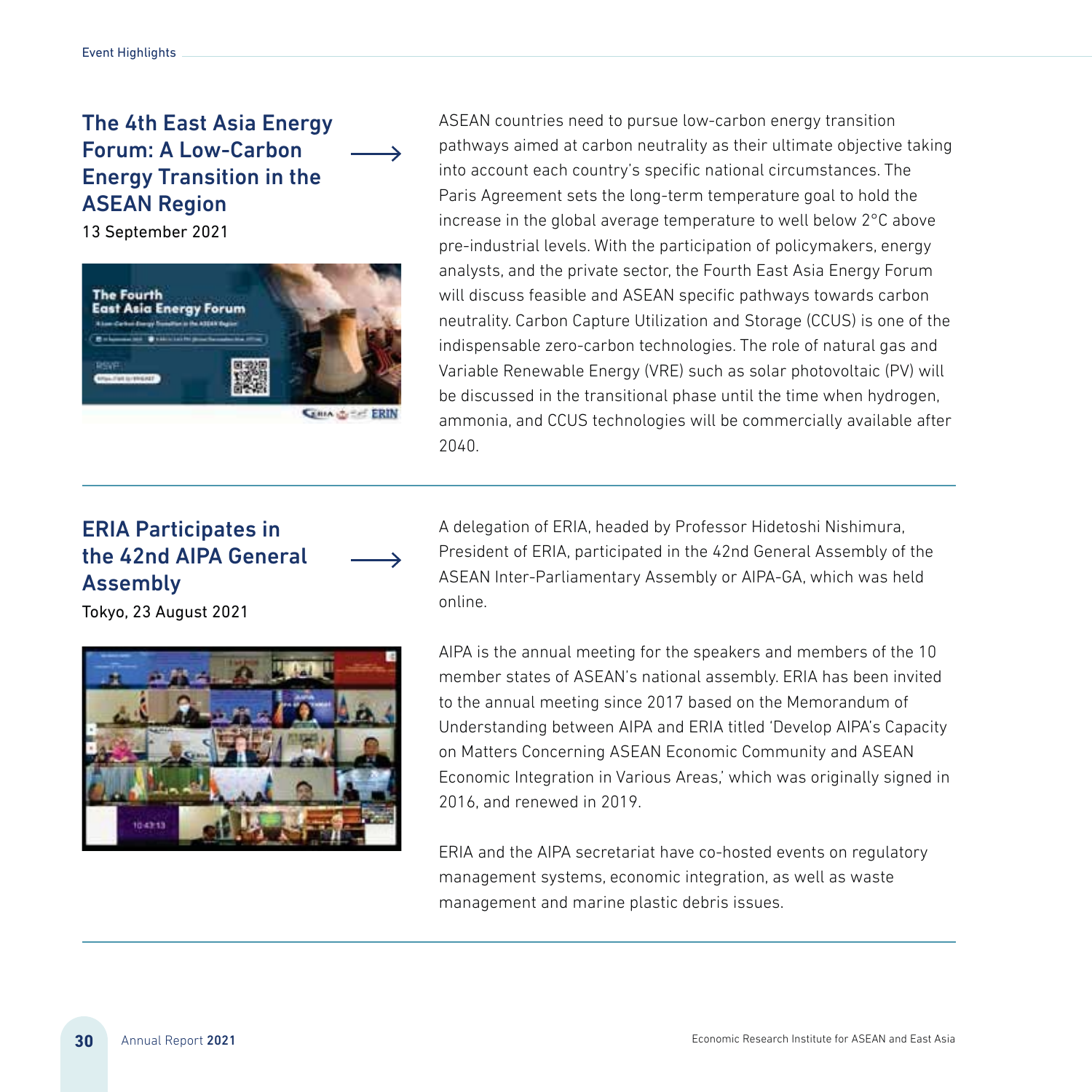### Addressing CO<sub>2</sub> Emissions in Asia: CCUS Network Launched

Jakarta, 22 June 2021



The Asia CCUS Network is an international industry–academia– government platform for utilisation of carbon capture, utilisation, and storage (CCUS) throughout the Asian region. Thirteen EAS member countries and more than 100 companies, research institutions, and international organisations have so far expressed their intention to participate in the network. CCUS may account for nearly 15% of the cumulative reduction in global emissions to achieve carbon neutrality. The Asia CCUS Network aims to contribute to the decarbonisation of emissions in Asia through collaboration and cooperation on development and deployment of CCUS. The forum was attended by honourable Ministers from Brunei Darussalam, Cambodia, Indonesia, Lao PDR, Philippines (proxy), Singapore, Thailand, Australia, and the United States. It will serve as a platform for collaboration on low emission technology that will eventually accelerate the deployment of CCUS.

# ERIA President Delivers Keynote Speech to Brunei Darussalam Conference on **Agriculture**

Bandar Seri Begawan, 12 June 2021



Brunei Darussalam Conference on Agriculture Agricultural Sector: Challenges & Way Forward was held at the International Convention Centre in Bandar Seri Begawan. Professor Hidetoshi Nishimura, President of ERIA delivered a keynote speech at the conference attended by high-level government officials, diplomats, industry leaders, academics, and experts from across the region. Professor Nishimura also shared information about new ERIA research on agriculture and digital technology from the project 'Enhancing food supply chain resilience and food security in ASEAN with utilisation of digital technologies.' This project is composed of research activities including an assessment of digital technologies adaptation and support of the formulation of ASEAN guidelines on the utilisation of digital technologies in agriculture. Lastly, Professor Nishimura stressed ERIA's support to Brunei Darussalam, as the Chair of the ASEAN Summit and the East Asia Summit in 2021, through the implementation of research activities such as a study to prepare the masterplan for the economic development of Temburong.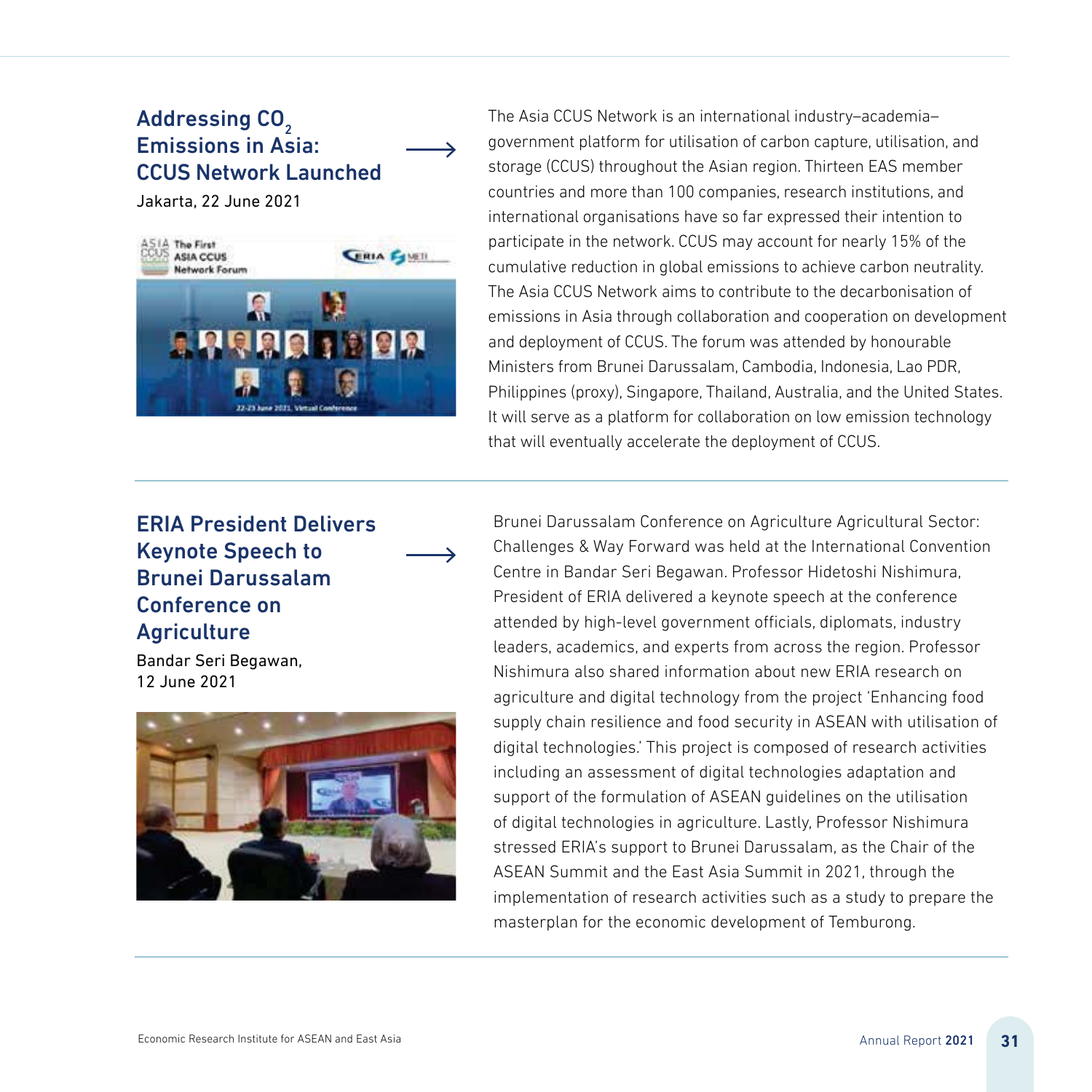# ASEAN–Japan Business Week: Toward Innovative and Sustainable Growth

Tokyo, 24 May 2021



ASEAN–Japan Business Week is a brand-new online event hosted by multiple organisations from ASEAN and Japan. The 5-day event was officially started on 24 May 2021 and streamed by more than 200 participants. The speakers highlighted the importance of digitalisation, especially in the time of the pandemic. ASEAN has launched the Comprehensive Recovery Framework to promote programs and policies that will support a strong and resilient post-pandemic economy. JETRO JICA actively supports members companies of small and medium-sized enterprises in a number of ways, including by providing a consultation desk. Digitalisation can also bring Japan to the Southeast Asian market.

According to Mr Hachiyama, COO of ERIA, ASEAN has contained the impact from COVID-19 and is expected to continue to have high growth after the pandemic. Digitalisation is in the rapid transition stage from 'electronic commerce, etc.' to 'area activities' (data free flow and common data platform, digital transformation) Japanese technology could contribute positively to digitalisation in ASEAN. Circular economy is a concept that prioritises material recovery at the end of a product lifecycle to bring resources back into the production process and eliminate waste. Regarding the future energy landscape, ASEAN faces tremendous challenges in the race to carbon neutrality ('net zero emissions' by the middle of the 21st century). ERIA Senior Energy Economist Dr Han Phoumin gave a keynote speech entitled 'Decarbonisation Scenarios for ASEAN: Methodology and Expected Results' during the session on 'Promoting Green Business for Sustainable Development in Southeast Asia.' The Mekong subregion could play a significant role as baseload power that can complement the high penetration of solar and wind energy. In the absence of a thermal power plant, a large capacity of electrical battery storage is necessary as power backup during days of less sunshine and wind.